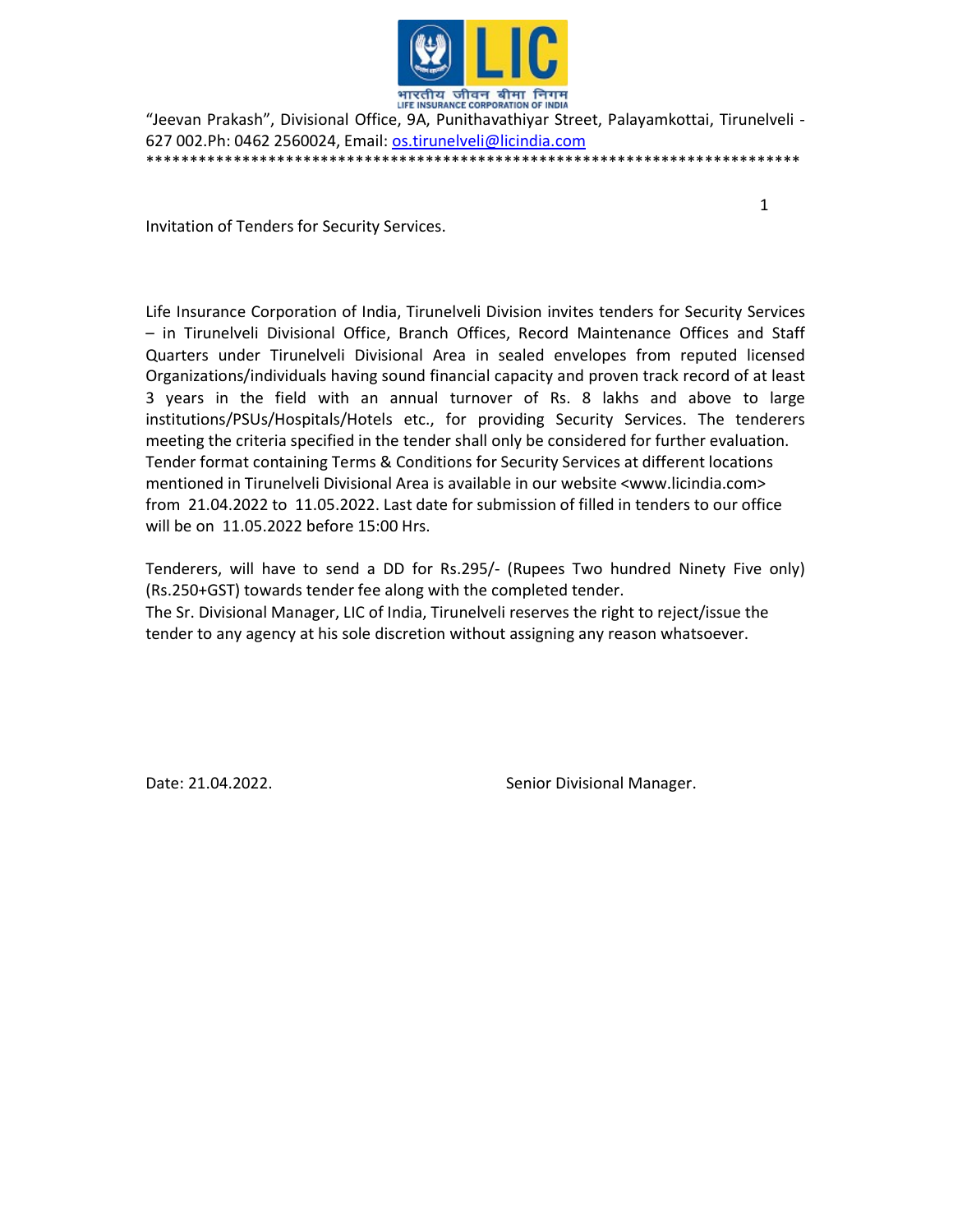

"Jeevan Prakash", Divisional Office, 9A, Punithavathiyar Street, Palayamkottai, Tirunelveli - 627 002.Ph: 0462 2560024, Email: **os.tirunelveli@licindia.com** \*\*\*\*\*\*\*\*\*\*\*\*\*\*\*\*\*\*\*\*\*\*\*\*\*\*\*\*\*\*\*\*\*\*\*\*\*\*\*\*\*\*\*\*\*\*\*\*\*\*\*\*\*\*\*\*\*\*\*\*\*\*\*\*\*\*\*\*\*\*\*\*\*\*\*

## TENDERSCHEDULE 2

| SI<br>No       | Description                                              |                                                                                                                                                                                                                                                                                                                    |  |
|----------------|----------------------------------------------------------|--------------------------------------------------------------------------------------------------------------------------------------------------------------------------------------------------------------------------------------------------------------------------------------------------------------------|--|
| $\mathbf{1}$   | Name of work                                             | Tender Security Services for LIC, Tirunelveli<br>Divisional Office, Branch Offices, RMFs and<br><b>Staff Quarters.</b>                                                                                                                                                                                             |  |
| $\overline{2}$ | Cost of tender document<br>(Non refundable)              | Rs.295.00 (Rs.250 and GST on Tender @18% Rs.45).                                                                                                                                                                                                                                                                   |  |
| 3              | <b>Earnest Money Deposit</b>                             | Rs.30,000/- (Thirty Thousand Only)                                                                                                                                                                                                                                                                                 |  |
| 4              | Date of sale<br>of<br>tender<br>document.                | From 21.04.2022 to 11.05.2022<br>between 10.00 AM and 3.00 PM on working days<br>(excluding Holidays, Saturdays and Sundays)<br>from the above office on payment of non<br>refundable tender cost by Demand Draft /<br>Pay Order in favour of " LIFE INSURANCE<br>CORPORATION OF INDIA" payable at<br>Tirunelveli. |  |
| 5              | Last Date & Time for<br>submission of tender<br>document | On 11.05.2022 up to 15 Hrs.                                                                                                                                                                                                                                                                                        |  |
| 6              | Date & Time of opening of<br><b>Technical Bids</b>       | The "Technical Bids" will be opened<br>on 11.05.2022 at 15:30 Hrs in the<br>presence of bidders or their authorized<br>representatives who may wish to be<br>present.                                                                                                                                              |  |
| $\overline{7}$ | Date & Time of opening of<br>Financial Bids.             | Shall be intimated later on.                                                                                                                                                                                                                                                                                       |  |
| 8              | Contract period                                          | One year term, which can be renewed on the same<br>terms and conditions for second /third years if the<br>performance of the service provider is satisfactory to<br>LIC.                                                                                                                                           |  |

Date : 21.04.2022. Case of the State of the State Structure Structure Structure Structure Data Structure Structure Structure Structure Structure Structure Structure Structure Structure Structure Structure Structure Structu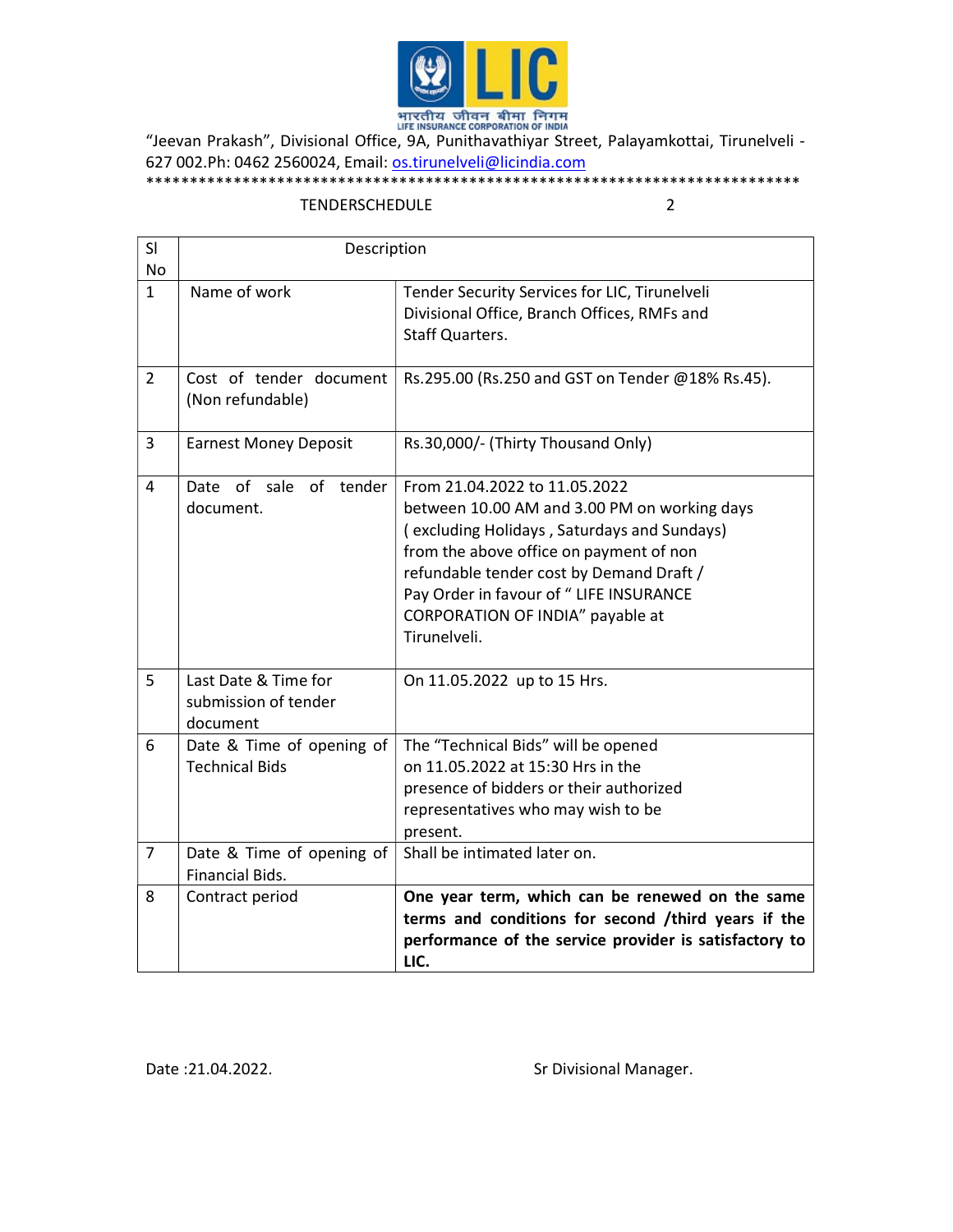

"Jeevan Prakash", Divisional Office, 9A, Punithavathiyar Street, Palayamkottai, Tirunelveli - 627 002.Ph: 0462 2560024, Email: os.tirunelveli@licindia.com \*\*\*\*\*\*\*\*\*\*\*\*\*\*\*\*\*\*\*\*\*\*\*\*\*\*\*\*\*\*\*\*\*\*\*\*\*\*\*\*\*\*\*\*\*\*\*\*\*\*\*\*\*\*\*\*\*\*\*\*\*\*\*\*\*\*\*\*\*\*\*\*\*\*

INSTRUCTIONS TO BIDDERS 3

The tender forms will be available from 21.04.2022 to 11.05.2022 between 10.00 AM and 15.00 PM on week days ( excluding Holidays , Saturdays and Sundays ).

1. The last date for submission of filled in tenders ( both technical and financial bids) is On 11.05.2022 up to 15.00 Hrs.. The offers received after the last date and time mentioned above will not be considered.

2. The filled in tenders should be submitted to the address given below :

The SENIOR DIVISIONAL MANAGER

L.I.C. OF INDIA, DIVISIONAL OFFICE,

9-A, PUNITHAVATHIAR STREET.

TIRUNELVELI – 627 002.

3. The technical bid will be opened on 11.05.2022 at 15:30 PM in the presence of bidders or their authorized representatives who may wish to be present..

After scrutiny of the technical bids, in order to satisfy itself about the nature and quality of services rendered by the tenderer, LIC of India may depute its Officer (s) or authorized representative to visit the Institute/Establishments mentioned by the bidder. Besides, LIC of India may also arrange for Verification of any document/ testimonial submitted by bidder in support & compliance of technical criteria as laid down in the tender document. It will be mandatory for the bidder to extend full cooperation to

LIC of India so that necessary verification is completed without any delay. In case the bidder fails to cooperate or where after verification it is revealed that bidder does not meet with the criteria as laid down in the Tender Document, then his bid would be considered as nonresponsive and their financial bids will not be processed further and EMD will be forfeited..

4. The tender form consists of the following documents. i.e.,

i) Instructions to bidders and Terms & Conditions.

ii) Technical part.

iii) Financial part.

iv) EMD and Tender Fee.

5. The offers are to be submitted in Two Bid system i.e., Technical Bid and Financial Bid. The Technical Bid consists of all the required information called for in the questionnaire (other than the price). The Technical Bid shall be submitted in sealed cover (Marked Envelope  $-1$ ) super scribing as "Technical Bid" for "TENDER FOR SECURITY SERVICES – LIC, DIVISIONALOFFICE TIRUNELVELI and DIVISIONAL AREA". The envelope shall contain the addressee's details and details of the bidder also.

6. The price bid shall contain only financial details i.e., rate and other financial implications. The Financial Bids will be placed in the Envelope - II and super scribed with addressee and bidders details.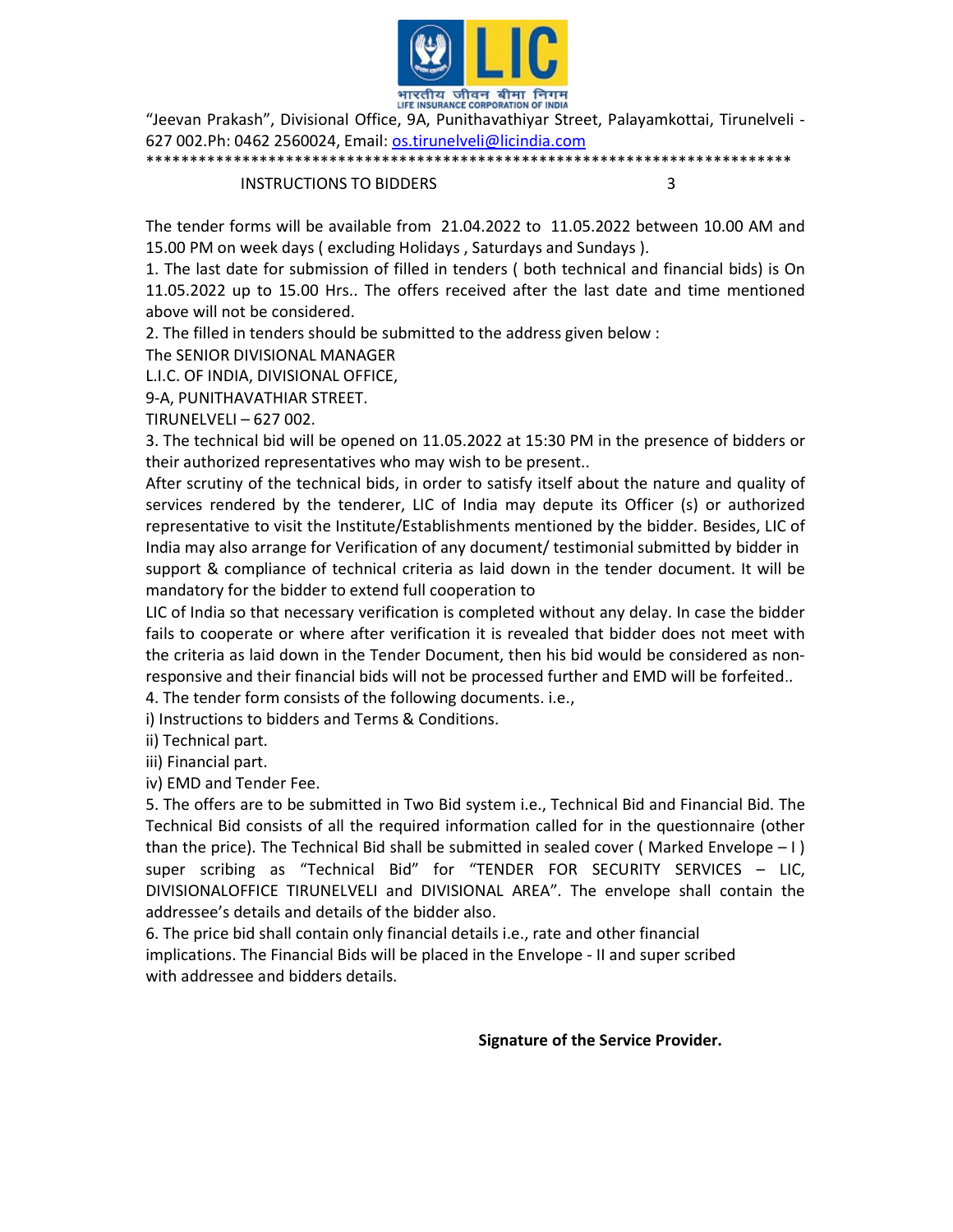7. Envelop III superscribing as "Earnest Money Deposit" for "TENDER FOR SECURITY SERVICES – LIC, DIVISIONAL OFFICE TIRUNELVELI and DIVISIONAL AREA".

will contain DD for EMD amount of Rs. 30,000/- (Rupees Thirty thousand only) in the form of Demand Draft / Pay Order in favour of " Life Insurance Corporation of India"payable at TIRUNELVELI the Miscellaneous Receipt of the tender fee of Rs.295 (Marked Envelop III) Please note that no interest is payable on the EMDs.

8. In case the tender form is downloaded from the corporation's web site, the non refundable tender fee of RS . 295/- (Rupees two hundred Ninety five only) may be remitted in the form of Demand draft / Pay order drawn in favour of " Life Insurance Corporation of India" payable at TIRUNELVELI.

 All the three envelopes will be placed in a fourthenvelope ( Envelope – IV) and sealed and submitted to the LIC OF INDIA,DIVISIONAL OFFICE, TIRUNELVELI at the address given above. The envelope must be super scribed with "TENDER FOR SECURITY SERVICES – LIC, DIVISIONAL OFFICE TIRUNELVELI and DIVISIONAL AREA" and the last date for submission 11.05.2022 up to 15.00 Hrs and the Technical bid will be opened on 11.05.2022 at 15.30 PM in the presence of bidders or their authorized representatives who may wish to be present.

9. Refund of EMD :- EMD shall be refunded as under :

(i) EMD of all unsuccessful Vendors / bidders shall be refunded within one month's time after scrutiny and submission of Technical Assessment Report by Divisional Committee to the SENIOR DIVISIONAL MANAGER.

(ii) EMD of other bidders (except lowest bidder) shall be refunded within one month's time after opening of Financial Bids.

(iii) EMD of lowest bidder shall be refunded separately or adjusted along with the Security Deposit.

(iv) In case the lowest vendor / bidder refused to render services after issue of allotment letter , a notice shall be served to them by giving 30 ( thirty ) days time failing which their EMD amount lying / retained with us shall be forfeited without any further correspondence. Sr. Divisional Manager is the competent authority to refund / forfeit the EMD amount.

10. All the pages of the tender form are to be signed by the bidder. In case of joint ownership, all owners have to sign all the pages of the bids ( Technical and Price bids). Incomplete bids and bids lacking in details and without signatures are liable to be rejected.

11. Tenderers should note that their tenders should remain open for consideration for a minimum period of 03 ( Three months) months from the date of opening of "Technical Bids".

12. The Tender Inviting Authority reserves the right to accept any tender or to reject any or all tenders at his sole discretion without assigning reasons thereof. The Tender Inviting Authority does not bind to accept the lowest tender.

Place :

Date : Signature of the service provider with seal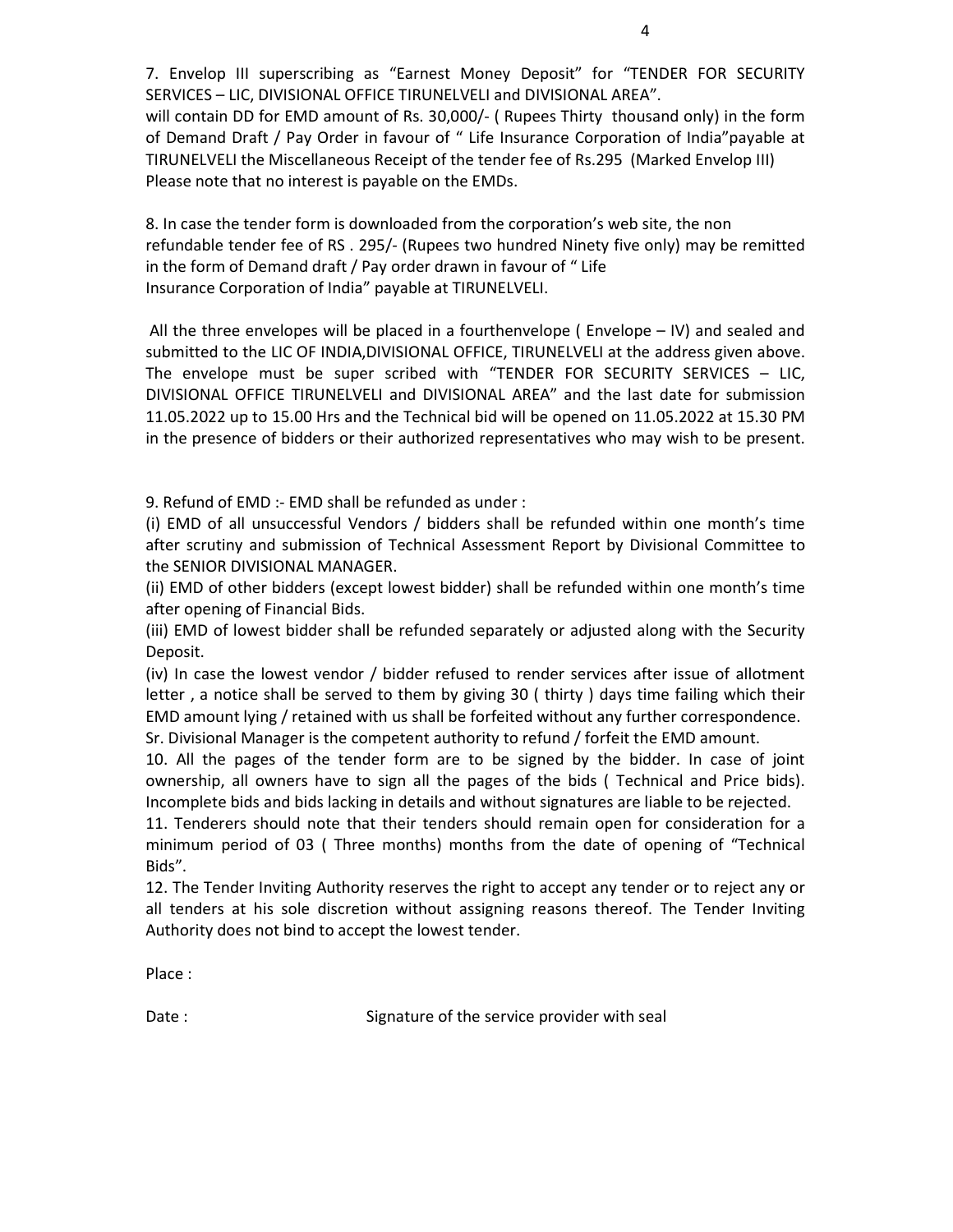

भारतीय जीवन बीमा निगम<br>HE INSURANCE CORPORATION OF INDIA<br>- Jeevan Prakash", Divisional Office, 9A, Punithavathiyar Street, Palayamkottai, Tirunelveli " 627 002.Ph: 0462 2560024, Email: os.tirunelveli@licindia.com \*\*\*\*\*\*\*\*\*\*\*\*\*\*\*\*\*\*\*\*\*\*\*\*\*\*\*\*\*\*\*\*\*\*\*\*\*\*\*\*\*\*\*\*\*\*\*\*\*\*\*\*\*\*\*\*\*\*\*\*\*\*\*\*\*\*\*\*\*\*\*\*\*\*\*

 $\sim$  5

### Tender for Security Services

This tender consists of two parts, viz., Technical Bid including Instructions to Bidders , Terms and conditions and Financial Bid containing expected price only. Separate Technical and Financial bids are to be submitted for each proposal. The Technical Bid , Financial Bid and the Earnest Money Deposit ( EMD) should be sealed in envelopes . The use of envelopes will be as under :

(a) Envelope marked as I : The duly completed Technical Bid be put in this envelope and sealed.

(b) Envelope marked as II : The duly completed Financial Bid be put in this envelope and sealed.

(c) Envelope marked as III : The DD or Bankers cheque for " Earnest Money Deposit"and "Cost of tender document" or the Miscellaneous Receipt of the required value be put in this envelope and sealed.

(d) Envelope marked as IV : All the three envelopes shall be placed in envelope marked –IV and sealed ( i.e. Envelopes marked as IV , will contain three envelopes marked as I ,II & III) and submitted to LIC of India, in sealed condition " Superscribing as "TENDER FOR SECURITY SERVICES – LIC, DIVISIONAL OFFICE TIRUNELVELI and DIVISIONAL AREA". Last date for submission is on 11.05.2022, 15.00 Hrs.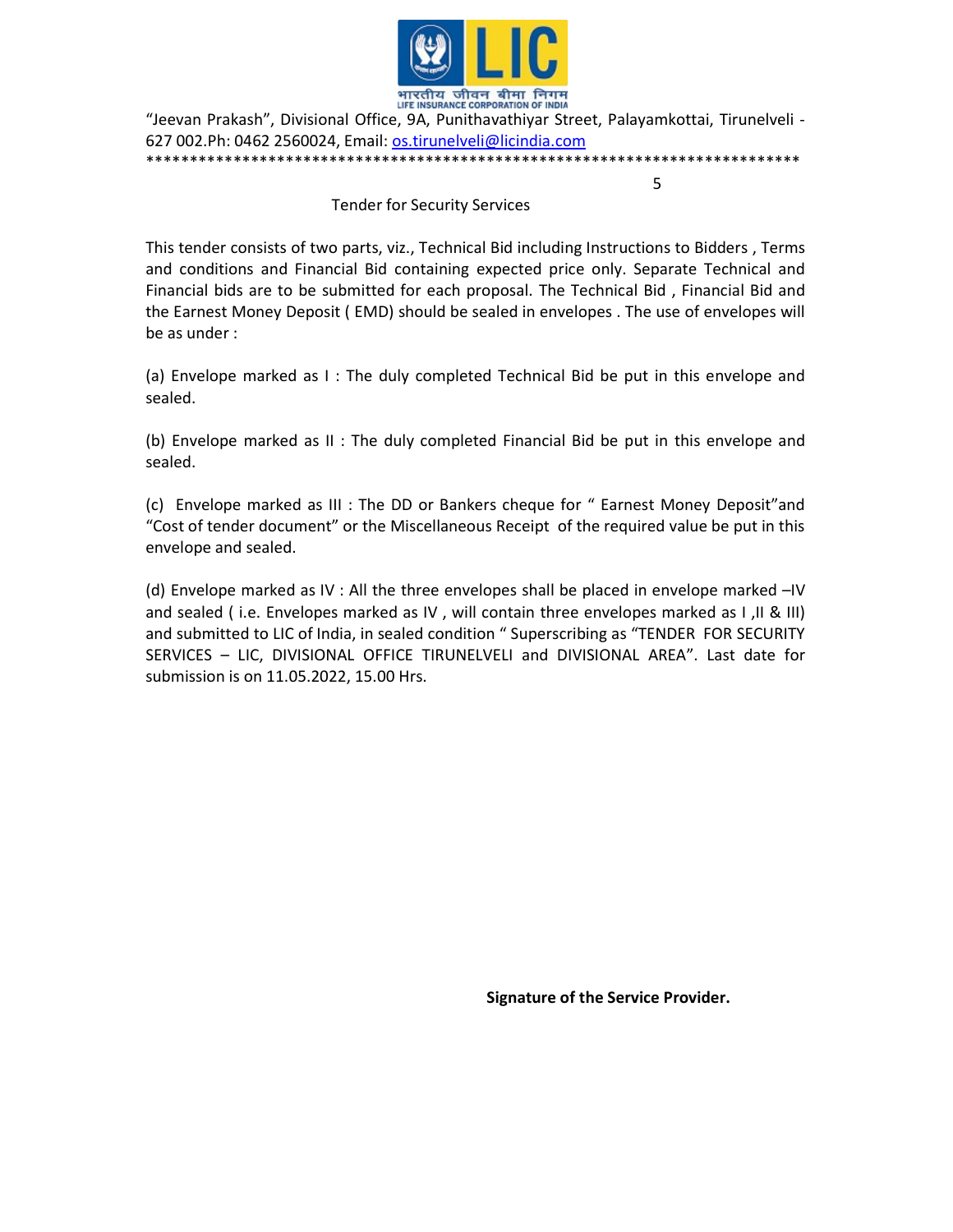1. The terms and conditions along with the instructions will form part of the tender to be submitted by the tenderer to LIC of India, , herein termed as Corporation.

2. Tender which is received on account of any reason whatsoever including postal delay etc. After the expiry of time and date i.e 11/05/20222, 15.00 Hrs fixed for submission of tenders shall be termed as 'LATE' tender and not to be considered. Such tender shall be returned to the concerned party without opening the same.

3. All vendors are requested to submit the tender documents (Technical Bid and Price Bid) duly filled in with the relevant documents / information at the following address :

THE SENIOR DIVISIONAL MANAGER, L.I.C. OF INDIA, DIVISIONAL OFFICE, 9-A PUNITHAVATHIAR STREET, PALAYAMKOTTAI, TIRUNELVELI 627 002

Place :

Date : Signature of the Service Provider.

with seal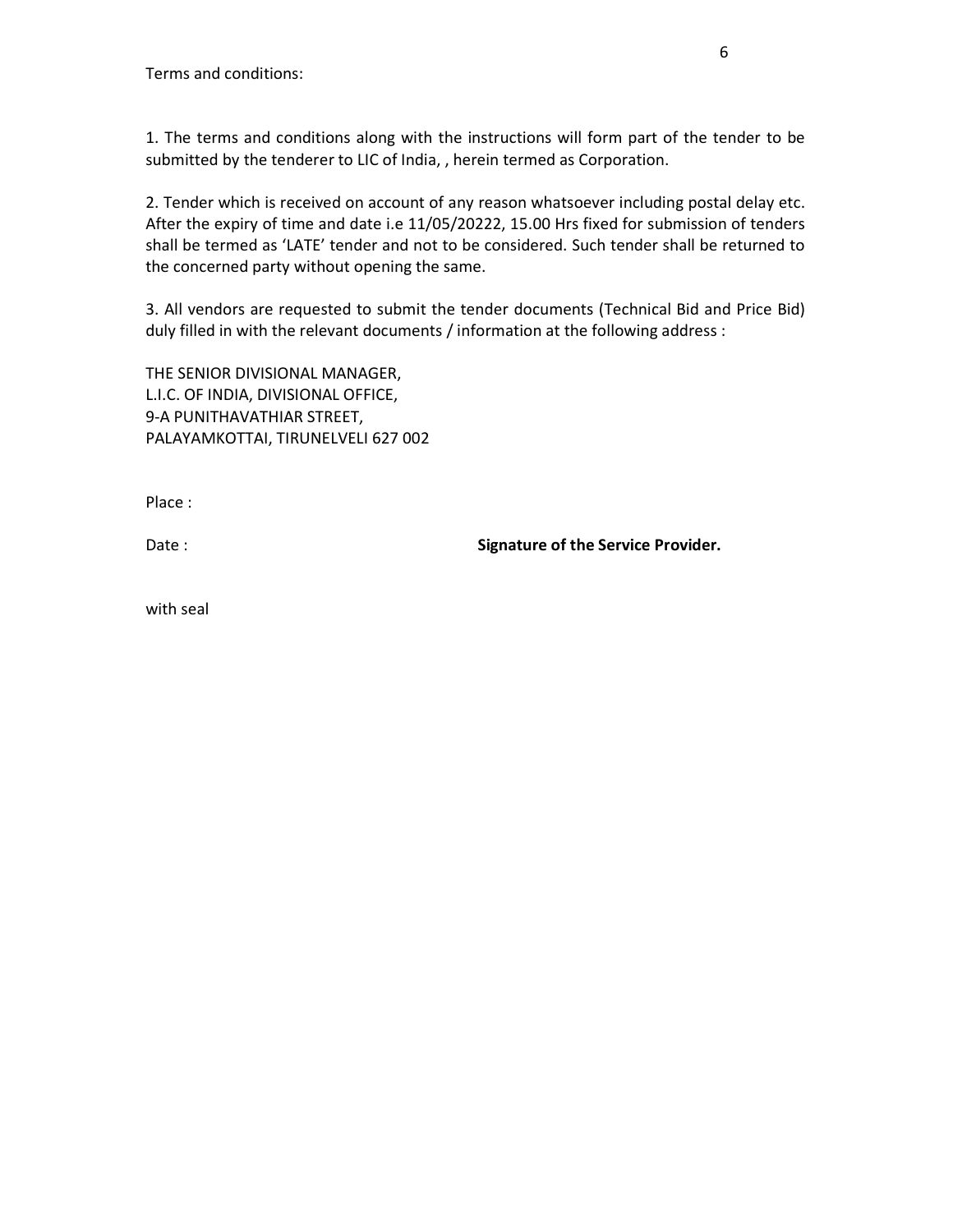

"Jeevan Prakash", Divisional Office, 9A, Punithavathiyar Street, Palayamkottai, Tirunelveli - 627 002.Ph: 0462 2560024, Email: os.tirunelveli@licindia.com \*\*\*\*\*\*\*\*\*\*\*\*\*\*\*\*\*\*\*\*\*\*\*\*\*\*\*\*\*\*\*\*\*\*\*\*\*\*\*\*\*\*\*\*\*\*\*\*\*\*\*\*\*\*\*\*\*\*\*\*\*\*\*\*\*\*\*\*\*\*\*\*\*\*\*

7

ENVELOP – 1. ANNEXURE "A"

# Tender for Security Services TECHNICAL BID LIC OF INDIA, TIRUNELVELI DIVISION

| 1. Name of the Firm / Organisation (in Block       |  |
|----------------------------------------------------|--|
| Letters)                                           |  |
| 2. Date of Establishment / Incorporation.          |  |
| 3. Registration No.                                |  |
| For registration under Companies Act, 1956         |  |
| (Please enclose photo copy of the certificate)     |  |
| 4. Correspondence address and                      |  |
| Telephone No.                                      |  |
| 5. Address of Head Office (if separate)            |  |
| and Telephone No.                                  |  |
|                                                    |  |
| 6. Status: Proprietary / Partnership /             |  |
| Private Limited Company / Public                   |  |
| Limited Company.                                   |  |
| 7. Name(s) of the proprietor/ Partners /Directors. |  |
| 8. Name of the Chief Executive with his            |  |
| present address, Mobile / Telephone No             |  |
| 9. Name(s) of Representative(s) with               |  |
| Designation who would be calling on                |  |
| us and attending to our jobs.                      |  |
| 10. Bank Account Details to refund/make            |  |
| payment through NEFT. **                           |  |
| a). Name as in Bank Records:                       |  |
| b) Name and address of Bank:                       |  |
| c) Type of account (Current /SB)                   |  |
| d) IFS Code of Bank                                |  |
| e) Account No.                                     |  |
| (Copies of first page of pass book or Cancelled    |  |
| Cheque leaf with Name)                             |  |
| 11. PAN No. And TAN No allotted by Income Tax      |  |
| Dept.                                              |  |
| (Please enclose attested photocopy).               |  |
|                                                    |  |
|                                                    |  |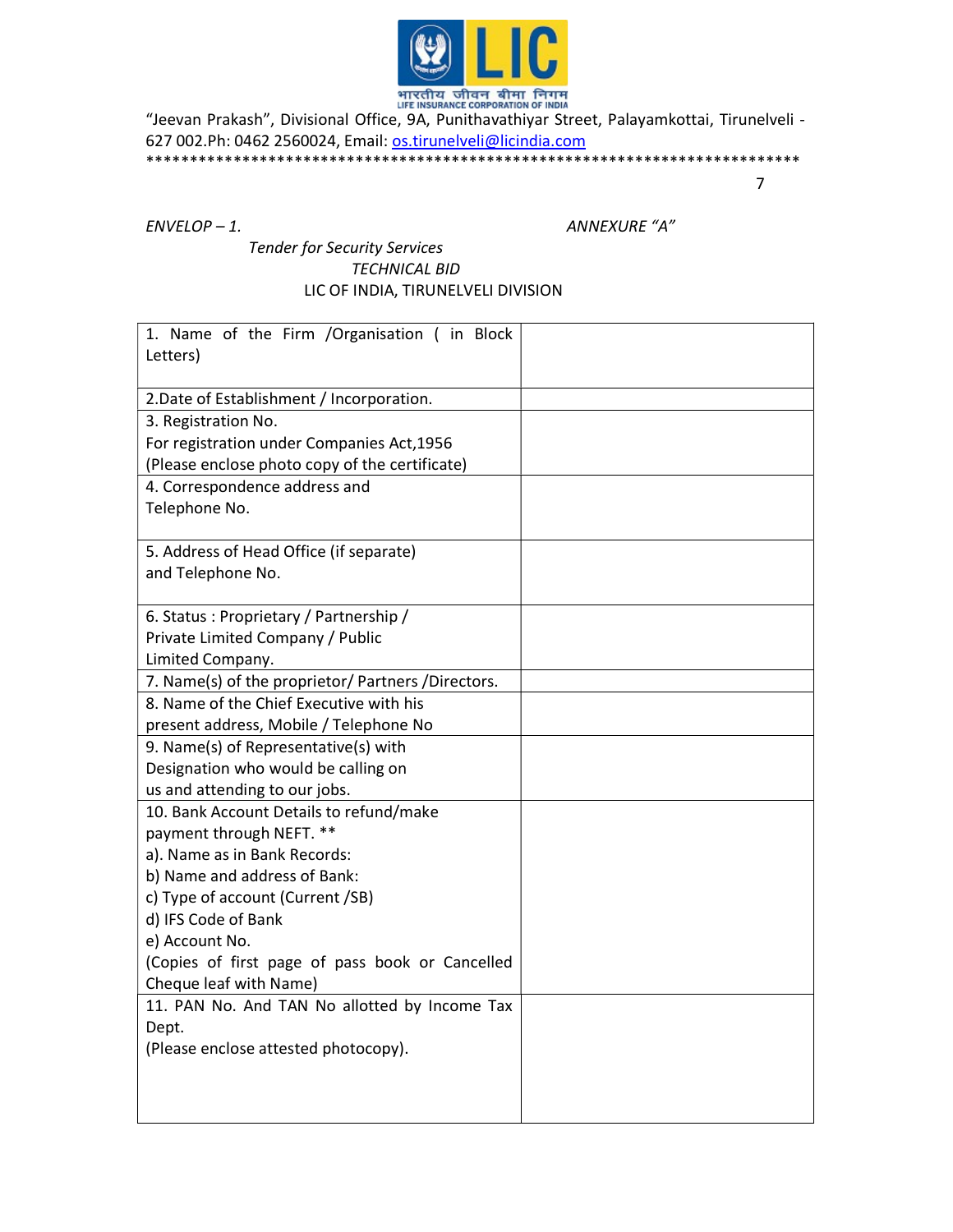| 12. Labour Licence Nos. and validity                     |               |
|----------------------------------------------------------|---------------|
| under various provisions of Labour                       |               |
| Laws. (Please enclose attested                           |               |
| photocopy of certificate).                               |               |
| 13. Goods and Service Tax Registration No. (Please       |               |
| enclose attested photocopy of certificate).              |               |
|                                                          |               |
| 14. E.P.F. Registration No. (Please                      |               |
| enclose attested photocopy of certificate).              |               |
| 15.ESI No. (Please enclose attested                      |               |
| photocopy of certificate).                               |               |
| 16. Average Turnover of the                              | F.Y.2018-19.  |
| Agency for the last three                                |               |
| years. Submit copies of I.T                              | F.Y. 2019-20. |
| returns, Balance                                         |               |
| Sheets & P/L accounts for last                           | F.Y. 2020-21. |
| three years.                                             |               |
| 17. State the latest Income Tax Assessed                 |               |
| year and the amount of Tax Assessed                      |               |
| (copies of last 3 years IT Returns, Balance Sheets &     |               |
| Revenue A/c to be enclosed).                             |               |
| 18 Details if registered with any other                  |               |
| Government Authority (ies).                              |               |
| 19. Date of obtaining ISO 9001:2008                      |               |
| certificate and its validity period (Please enclose      |               |
| an attested copy of certificate), if any.                |               |
| 20. Details of empanelment with any office of LIC        |               |
| of India and/or PSUs/any other Corporate Offices.        |               |
| (Please enclose list giving full details and             |               |
| name and telephone no. of person/s who may be            |               |
| contacted for confirmation).                             |               |
| 21. Details of your Past Experience and                  |               |
| Presently undertaken in the field of Security            |               |
| Services. (enclose the certificates from the             |               |
| relevant institutions).                                  |               |
| 22. Furnish the details of Security Services             |               |
| annulled/broken services before the end of               |               |
| contractual period, if any.                              |               |
| Mention<br>any<br>other<br>specialties<br>23.<br>of your |               |
| establishment.                                           |               |
| 24. Registration/Licence Number (Under 'The              |               |
| Private Security agencies (Regulation) Act 2005.         |               |
| Licence No. Under contract Labour (Regulation &          |               |
| Abolition) Act 1970 & Contract Labour (Regulation        |               |
| & Abolition) Central rules 1971.                         |               |
| 25. MSME/NSIC Registration details.                      |               |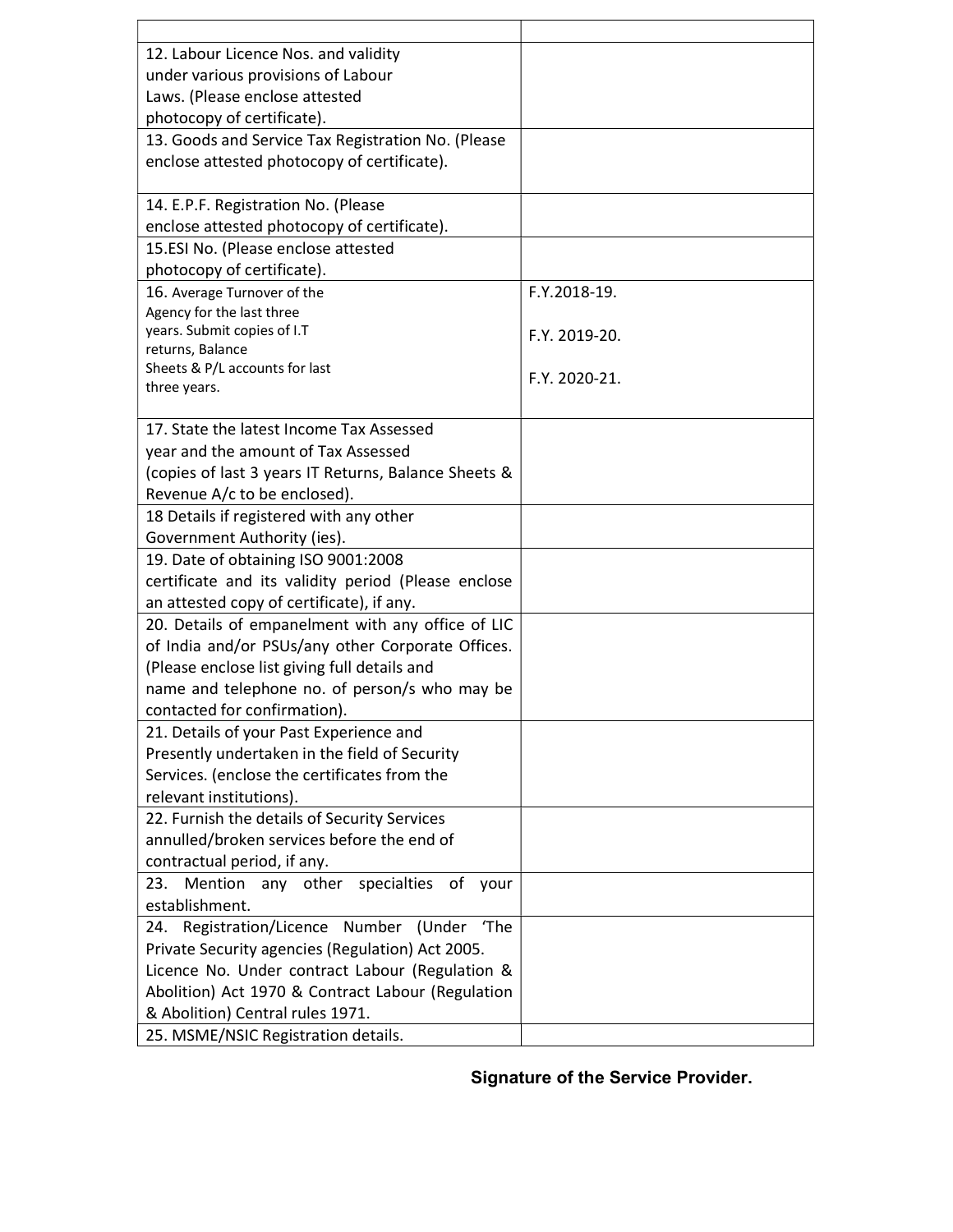NOTE:

Please type out this form or fill it up legibly in ink. If space provided is insufficient, please attach separate sheet/s of paper by giving appropriate question numbers and answers thereto duly authenticating the same with signature and seal.

| I / We                                                                                    |       |        | request Life Insurance                                                                 |  |
|-------------------------------------------------------------------------------------------|-------|--------|----------------------------------------------------------------------------------------|--|
|                                                                                           |       |        | Corporation of India, Tirunelveli Division to consider our agency bid. I / We agree to |  |
| abide by all the "ELIGIBILITY CRITERIA AND OTHER TERMS AND CONDITIONS" prescribed in      |       |        |                                                                                        |  |
| vour                                                                                      |       |        |                                                                                        |  |
| formats and assure to render the services to the fullest satisfaction of the Corporation. |       |        |                                                                                        |  |
| Dated at                                                                                  | this. | day of | 2022.                                                                                  |  |

# Signature of the service provider. Name & Address **Seal** and the contract of the contract of the Seal Seal and the Seal of the Seal of the Seal of the Seal of the Se

NOTE: The Corporation reserves the right to accept or cancel any of the Agencies tender at their absolute discretion without assigning any reason. Applications received with incomplete information or alterations will not be considered.

Note: Documentary evidence wherever applicable should be enclosed. (Copies of the credentials & Certificates issued by any other institution may be enclosed)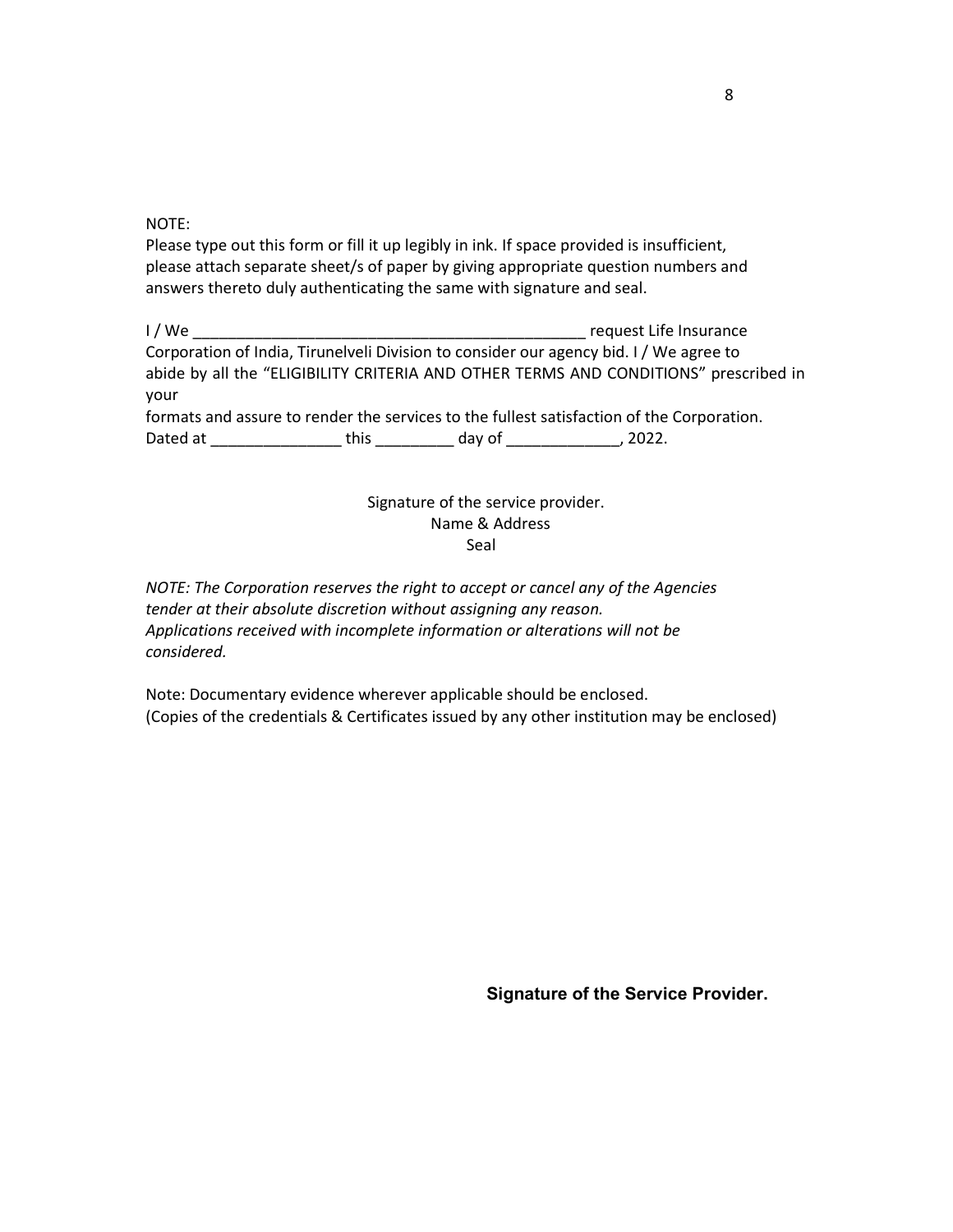

भारतीय जीवन बीमा निगम<br>HE INSURANCE CORPORATION OF INDIA<br>- Jeevan Prakash", Divisional Office, 9A, Punithavathiyar Street, Palayamkottai, Tirunelveli " 627 002.Ph: 0462 2560024, Email: os.tirunelveli@licindia.com \*\*\*\*\*\*\*\*\*\*\*\*\*\*\*\*\*\*\*\*\*\*\*\*\*\*\*\*\*\*\*\*\*\*\*\*\*\*\*\*\*\*\*\*\*\*\*\*\*\*\*\*\*\*\*\*\*\*\*\*\*\*\*\*\*\*\*\*\*\*\*\*\*\*\*

9

ENVELOP – II ANNEXURE "B"

## Tender for Security Services LIC OF INDIA, TIRUNELVELI DIVISION. The consideration for Security services shall be as follows :

| S              | <b>PARTICULARS</b>               | <b>Security Guard</b> |
|----------------|----------------------------------|-----------------------|
| <b>NO</b>      |                                  | without Arms.         |
|                |                                  | Per shift of 8 Hrs.   |
|                |                                  | RS.                   |
| $\mathbf{1}$   | Basic.                           |                       |
| $\overline{2}$ | VDA.                             |                       |
| 3              | EPF.                             |                       |
| 4              | ESI.                             |                       |
| 5              | Bonus / Any other Allowance.     |                       |
| 6              | Service Charges / Admn.          |                       |
|                | Charges/ (incl. of all charges). |                       |
| $\overline{7}$ | G.S.T.                           |                       |
| 8              | <b>Total Rupees.</b>             |                       |

\* Minimum Wages shall be based on the prevailing Central Act wef 01.4.2022.

However the companies are free to pay more but not less. EPF, ESI, BONUS contribution to be paid for personnel employed by the tenderer shall be responsibility of tenderer.

\* For every six days one day off should be given. The tenderer will have to bear the cost of providing off duty personnel for this weekly off.

\* The rates quoted shall be inclusive of all these including cost of uniform, training, other overheads, bonus, gratuity, profits etc., and taxes whatsoever payable and given in service charges(S NO:6)

\* No guard will be given more than one shift per day.

Adherence to statutory requirements is sole responsibility of the company. This is to certify that I/We before signing this tender have read and fully understood all the terms and conditions contained herein and undertake myself /ourselves to abide by them.

Date:

Name:

Designation: Address :

 Signature of the Service Provider. Name & Address **Seal** and the contract of the contract of the Seal and the Seal and the Seal and the Seal and the Seal and the Se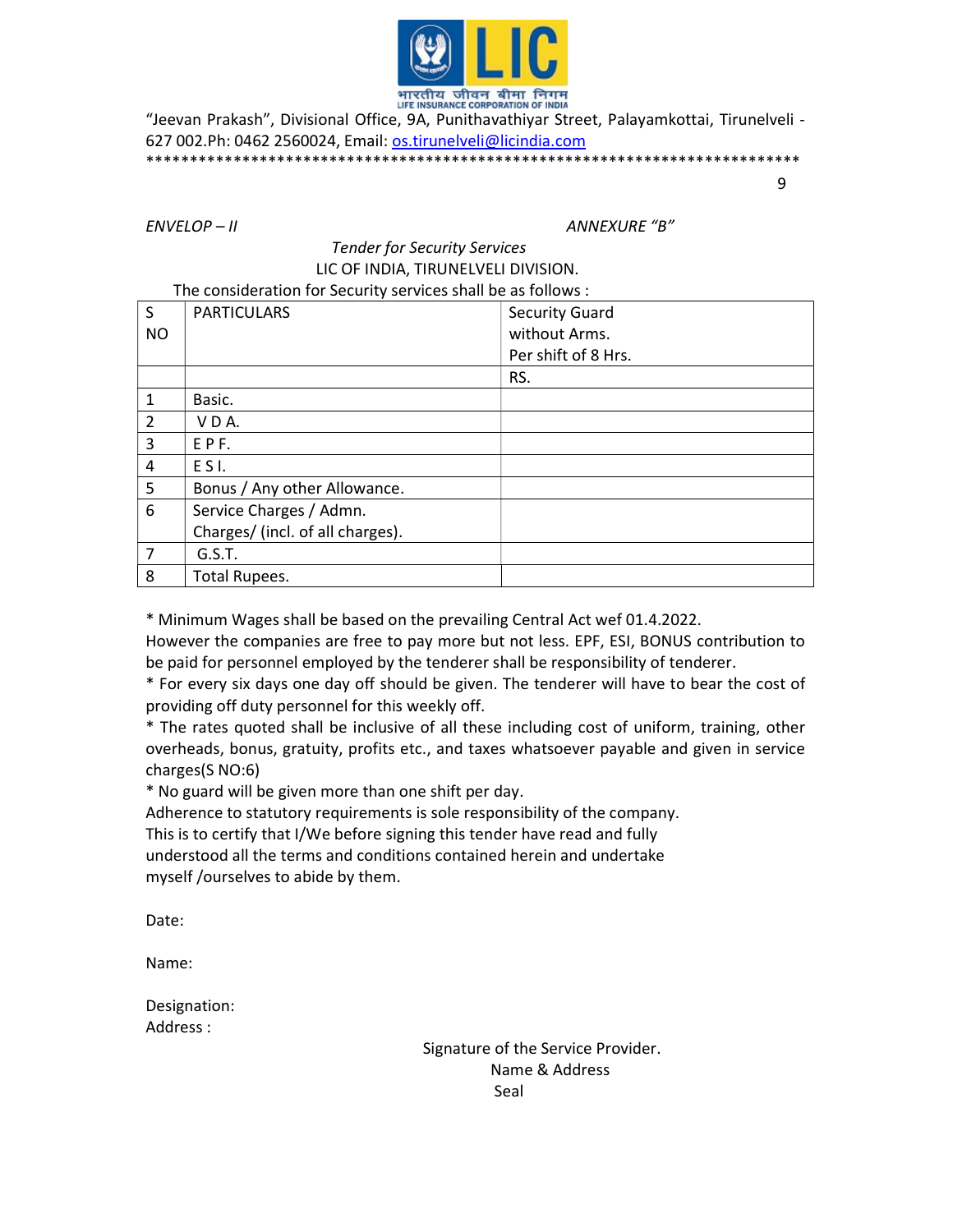

"Jeevan Prakash", Divisional Office, 9A, Punithavathiyar Street, Palayamkottai, Tirunelveli - 627 002.Ph: 0462 2560024, Email: os.tirunelveli@licindia.com

\*\*\*\*\*\*\*\*\*\*\*\*\*\*\*\*\*\*\*\*\*\*\*\*\*\*\*\*\*\*\*\*\*\*\*\*\*\*\*\*\*\*\*\*\*\*\*\*\*\*\*\*\*\*\*\*\*\*\*\*\*\*\*\*\*\*\*\*\*\*\*\*\*\*\*

## ANNEXURE "C".

# LIST OF LOCATIONS

| SI.No          | Division           | <b>LOCATIONS</b>   |                          | No. of    |
|----------------|--------------------|--------------------|--------------------------|-----------|
|                |                    |                    |                          | Locations |
|                |                    | <b>District</b>    | DO/Branch.               |           |
| $\mathbf{1}$   | <b>TIRUNELVELI</b> | TIRUNELVELI        | <b>Divisional Office</b> | 4         |
|                |                    |                    | Unit                     |           |
|                |                    |                    | <b>RMF Bldg</b>          |           |
|                |                    |                    | Officers' Quarters       |           |
| $\overline{2}$ | <b>TIRUNELVELI</b> | <b>TIRUNELVELI</b> | Ambasamudram             | 5         |
|                |                    | <b>TENKASI</b>     | Sankarankoil             |           |
|                |                    | VOC.               | Kovilpatti               |           |
|                |                    | KANYAKUMARI        | Nagercoil - Unit I       |           |
|                |                    | <b>VOC</b>         | Tuticorin                |           |

Total Locations - 9 .

Documents to be enclosed along with Technical Bid in Annexure "A" :

( Self attested photo copies of the following documents )

- 1. Certificate of Registration with Labour Department, Government of Tamilnadu
- 2. Certificate of Registration with office of the Regional Provident Fund Commissioner.
- 3. Certificate of Registration with employees State Insurance Corporation.
- 4. Certificate of registration for GST.
- 5. Audited financial statements (Profit and Loss and Balance Sheet) for the last three financial years.
- 6. Income tax assessment order /returns for the last three financial years.
- 7. Certificate of Income Tax PAN Number.
- 8. Certificate of Registration/Licence under 'The Private Security agencies (Regulation) Act.2005.
- 9. An affidavit stating that the applicant is not facing any blacklisting from an establishment of central govt. Or the state govt. As the PSU for breach of agreement.
- 10.MSMSE/NSIC Registration details, if any.
- 11. No. Dues certificate on non-judicial stamp paper of Rs.100/- duly notarised.
- 12. Pre-contract integrity pact on non-judicial stamp paper of Rs.100/- duly notarised.
- 13.Enclose a copy of the cancelled Cheque Leaf or Copy of the First Page of the Pass Book.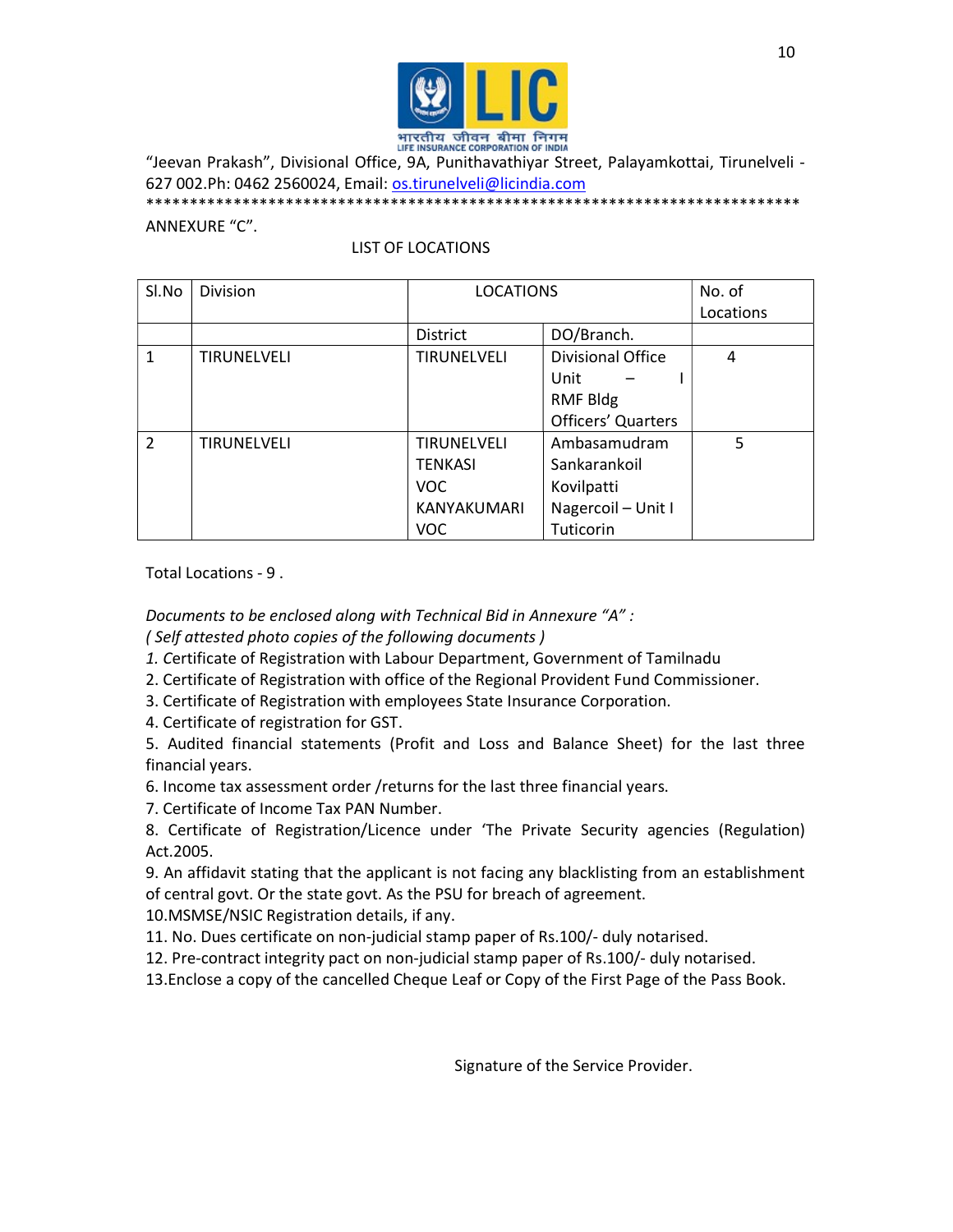

"Jeevan Prakash", Divisional Office, 9A, Punithavathiyar Street, Palayamkottai, Tirunelveli - 627 002.Ph: 0462 2560024, Email: os.tirunelveli@licindia.com

\*\*\*\*\*\*\*\*\*\*\*\*\*\*\*\*\*\*\*\*\*\*\*\*\*\*\*\*\*\*\*\*\*\*\*\*\*\*\*\*\*\*\*\*\*\*\*\*\*\*\*\*\*\*\*\*\*\*\*\*\*\*\*\*\*\*\*\*\*\*\*\*\*\*\*

11

# Eligibility Criteria & Requirements

1. The applicant must be a Registered / Licensed Organization / Partnership firm / Sole proprietorship.

2. The applicant must have a proven track record of minimum 3 years with reputed clients in rendering Security services.

3. The applicant must have sound financial capacity / credit worthiness acceptable to LIC of India.

4. The applicant must have annual turnover of Rs.8 lakhs and above during the last three financial years.

5. a. The applicant must produce relevant documentary evidence along with the tender application form.

b. Non disclosure of relevant information or furnishing of incorrect information / documents will suffer disqualification.

6. The applicant must not have been at any time declared as insolvent or convicted for any offence.

7. The applicant shall comply with all the requirements of labor laws, obtain all licences / approvals / permissions to carry on the business of Security services.

8. The applicant must not have been prosecuted or suffered any penalty for violation of any labor laws by any Authority.

9. The applicant should not have rescinded/abandoned any Security contract awarded by any of his clients before the expiry of prescribed period of contract.

10. The applicant should neither be a sub-contractor to any other entity/ person nor has at any time sub-let the contract awarded to the applicant to any other person.

11. The applicant has not suffered any disqualification to render the security services at any time in respect of matters not enumerated herein.

12. The applicant should not be a party to any cartel at any time for processing any contract including the present Tender.

13. The tenderers are advised to inspect the facilities, premises etc. where the services are required to be offered and assess for requirements themselves before submission of the tender.

14. LIC of India is not responsible in any manner for the postal delay / loss / non receipt of the tender.

15. The validity of the tender shall be for 3 months.

16. The rates to be quoted shall be inclusive of all i.e., providing Security services inclusive of all taxes, charges, levies etc., if any. Income Tax will be deducted as per the prevailing rates.

17. The tender should be submitted so as to reach Office on or before the date and time specified in the covering letter.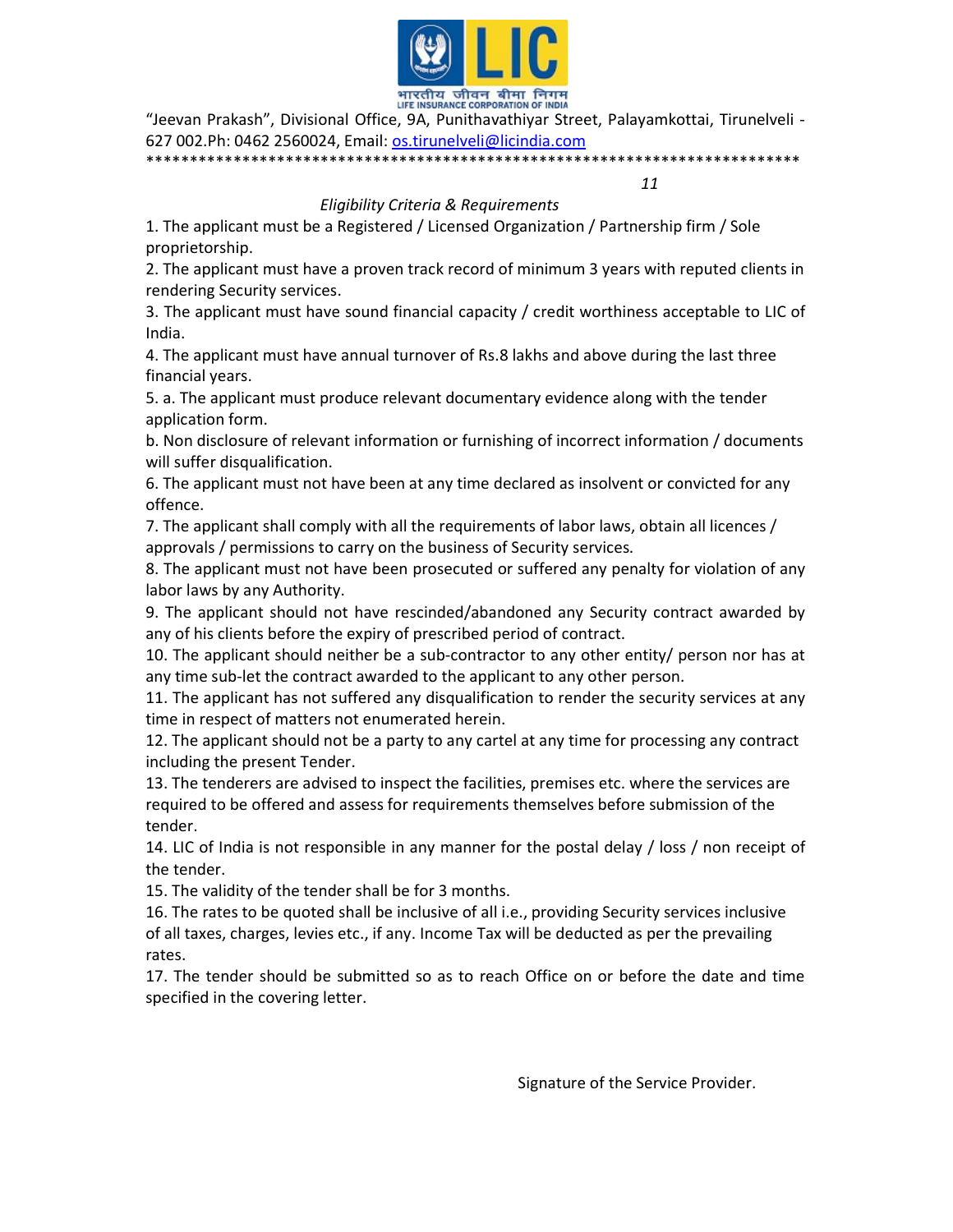

"Jeevan Prakash", Divisional Office, 9A, Punithavathiyar Street, Palayamkottai, Tirunelveli - 627 002.Ph: 0462 2560024, Email: os.tirunelveli@licindia.com

\*\*\*\*\*\*\*\*\*\*\*\*\*\*\*\*\*\*\*\*\*\*\*\*\*\*\*\*\*\*\*\*\*\*\*\*\*\*\*\*\*\*\*\*\*\*\*\*\*\*\*\*\*\*\*\*\*\*\*\*\*\*\*\*\*\*\*\*\*\*\*\*\*\* 12

18. Corrections, if any, in the quotation should be duly authenticated with full signature. In case of any difference between the figures and the wordings, the wordings will be taken as the correct one.

19. The quotation should be either typewritten or neatly and legibly hand written in dotpen.

20. Technical Bid & Financial Bid should be placed in separate individual sealed covers and these two individual covers should be placed in a sealed cover. Quoting of price openly or submission of financial bid along with technical bid without putting in a separate sealed cover will result in disqualification of the tender.

21. Any tender not complying with eligibility criteria and requirements either wholly or partially shall be liable for rejection.

 22. The successful tenderer will be required to deposit an amount of 3% of contract value by way of a crossed A/c payee demand draft favouring LIC of India, drawn upon any nationalized bank payable at Tirunelveli, towards security deposit. This

deposit will be refunded only on successful completion of the agreement period. No interest will be payable on this security deposit. The EMD of the successful tenderer will be adjusted to such Security Deposit, allowing the tenderer to deposit the balance amount.

23. If the successful tenderer fails, in course of the agreement period, to comply with the terms and conditions of the Agreement, the security deposit may be forfeited in full or in part as decided by the Competent Authority .

24. The Competent Authority reserves the right to change the relevant dates; to accept or reject all or any of the applications; to accept any higher bid; or cancel all tenders without assigning any reasons whatsoever.

25. Any dispute arising out of or relating to this tender shall be deemed to have arisen in Tirunelveli and shall be subject to adjudication of a competent court in Tirunelveli.

26. The applicant must furnish an appropriate declaration in respect of the terms and conditions mentioned herein along with the application form.

27. The contractor must be ready to produce books of accounts, registers, other documents and data in his custody or power, before investigating officer and to furnish him with any information and statement related to affairs of the insurer or intermediary of insurance intermediary.

 Signature of the Service provider. Name & Address Seal and the contract of the Seal Seal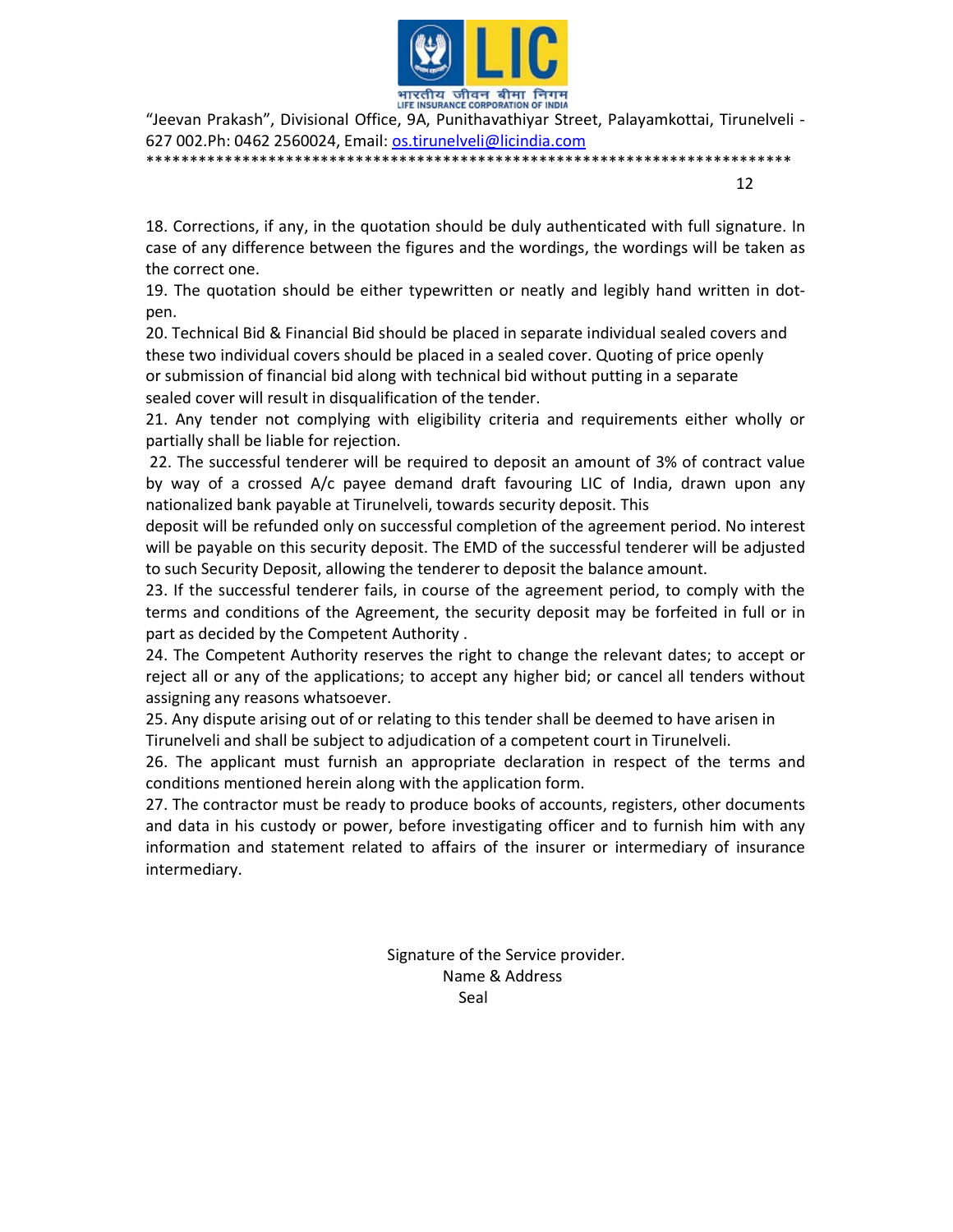

"Jeevan Prakash", Divisional Office, 9A, Punithavathiyar Street, Palayamkottai, Tirunelveli - 627 002.Ph: 0462 2560024, Email: os.tirunelveli@licindia.com \*\*\*\*\*\*\*\*\*\*\*\*\*\*\*\*\*\*\*\*\*\*\*\*\*\*\*\*\*\*\*\*\*\*\*\*\*\*\*\*\*\*\*\*\*\*\*\*\*\*\*\*\*\*\*\*\*\*\*\*\*\*\*\*\*\*\*\*\*\*\*\*\*\*\*

13

Terms & Conditions

1. The Contractor/Service Provider shall provide services related to Security Services, as listed out in Annexure titled "Scope of Service".

2. The Contractor/Service Provider should be possessing/holding a valid license issued as per Private Security Agencies (Regulation) Act, 2005 and rules framed there under.

3. The security personnel should have good health & physique with good eye sight and hearing. The security guards should be in the age group of 25-50 years, with minimum qualification of 9th std., They should have been trained in operating fire fighting equipments and all related security equipments. They should be able to speak in regional language(Tamil). There will be a preliminary screening of the guards by our officials before deploying their services in our buildings.

4. The rates quoted should be per shift, category-wise for the posts of security guard & security supervisor. (All posts without arms)

5. The rates shall be inclusive of Central minimum wages, including your contribution towards PF,ESI,BONUS, weekly off, holidays, leave, reserve staff and all other charges/statutory liabilities applicable as on date of Tender i.e. 01.04.2022 . The financial bid should clearly classify the costs without any ambiguity.

6. The shift should be of 8 hour duration. No guard should be permitted to work for two shifts continuously. Each guard should be given one day off after every six continuous days of work.

7. The Contractor/Service provider will arrange proper uniform, shoes, torch lights, batteries and rain coat for the Security Guards. The cost of maintenance/replacement shall be borne by the service provider.

8. The rates quoted in the Financial Bid shall be binding on the Contractor/Service provider throughout the contract period.

9. PENALTIES :If the standard of services, as mentioned above or elsewhere in the tender documents is not maintained to the satisfaction of LIC OF INDIA, appropriate penalty will be imposed and amount thereof will be deducted from the monthly bill and/or Security deposit.

10. The Service Provider/Contractor shall be responsible for any loss caused to LIC of India due to negligence of the Security Guards deployed by them in performing their duties.

11. The earnest money will be forfeited if (i) the Tenderer withdraws his Tender during the period of Tender validity (ii) the successful Tenderer fails to deposit additional amount towards security deposit within Fifteen days of award of work.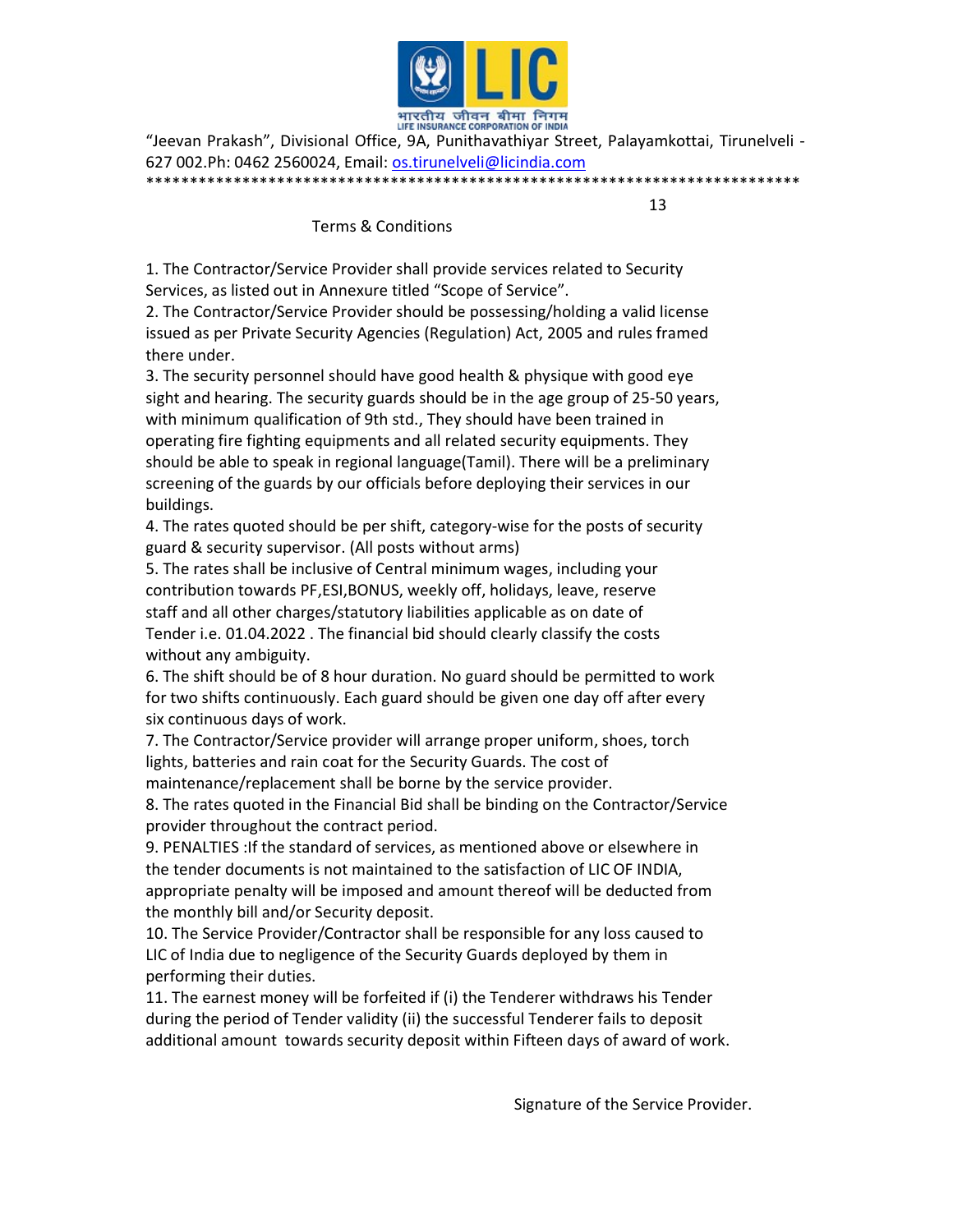The return/refund of EMD to the unsuccessful/non-responsive Tenderer (s) will be made within 30 days after the successful award of work to the selected bidder whose bid is found to be responsive and lowest. No interest shall be payable on it under any circumstances.

12. In the event of the Service Provider/Contractor not fulfilling the conditions of the contract, LIC of India reserves its right to forfeit the security deposit placed with LIC of India herein above mentioned. The decision of the LIC of India, shall be final and binding onthe contractor, in respect of such confiscation of the security deposit.

13. The regularity of the performance of the service will be the essence and shall form a central factor, while evaluating the performance from time to time. The Service Provider/Contractor shall take all possible steps to ensure and to maintain its performance as determined by LIC of India from time to time. If LIC of India notices that the personnel of the Service Provider/Contractor has/have been negligent, careless in rendering the said services, the same shall be communicated immediately to the Service Provider/Contractor who will take corrective steps immediately to avoid recurrence of such incidents and report to LIC of India.

14. If any worker of the Service Provider/Contractor indulges in theft, negligence or any illegal/irregular activities, the Service Provider/Contractor shall take appropriate action against its erring worker and intimate accordingly to LIC of India or LIC of India itself can take action in accordance with law.

15. The Service Provider/Contractor being the employer in relation to workers employed by it to provide the services under the terms and conditions shall alone be responsible and liable to pay wages/salaries to such persons. The wages/salaries shall be as fixed as prescribed under the Minimum Wages Act 1948 for the category of workers employed by it from time to time by the Chief Labour Commissioner (Central), Government of India, Ministry of Labour & Employment. He will ensure compliance of all the relevant labour laws

16. The Service Provider/Contractor shall issue identity cards on its own name and trading style to its employees deployed for rendering the said services, which at LIC of India's option would be subject to verification at any time. LIC of India may refuse entry into its premises to any worker of the Service Provider/Contractor for not bearing such identity card or not being perfectly uniformed as prescribed by LIC of India.

17. The Service Provider/Contractor will pay the wages as per the Minimum Wages Act and disburse the wages in the presence of authorized officer of LIC of India on or before the 7th of every month. The Service Provider/Contractor will be required to submit the deposit challans showing the individual figure of PF and ESI money of workers deposited with appropriate authorities for the previous month along with the monthly bill.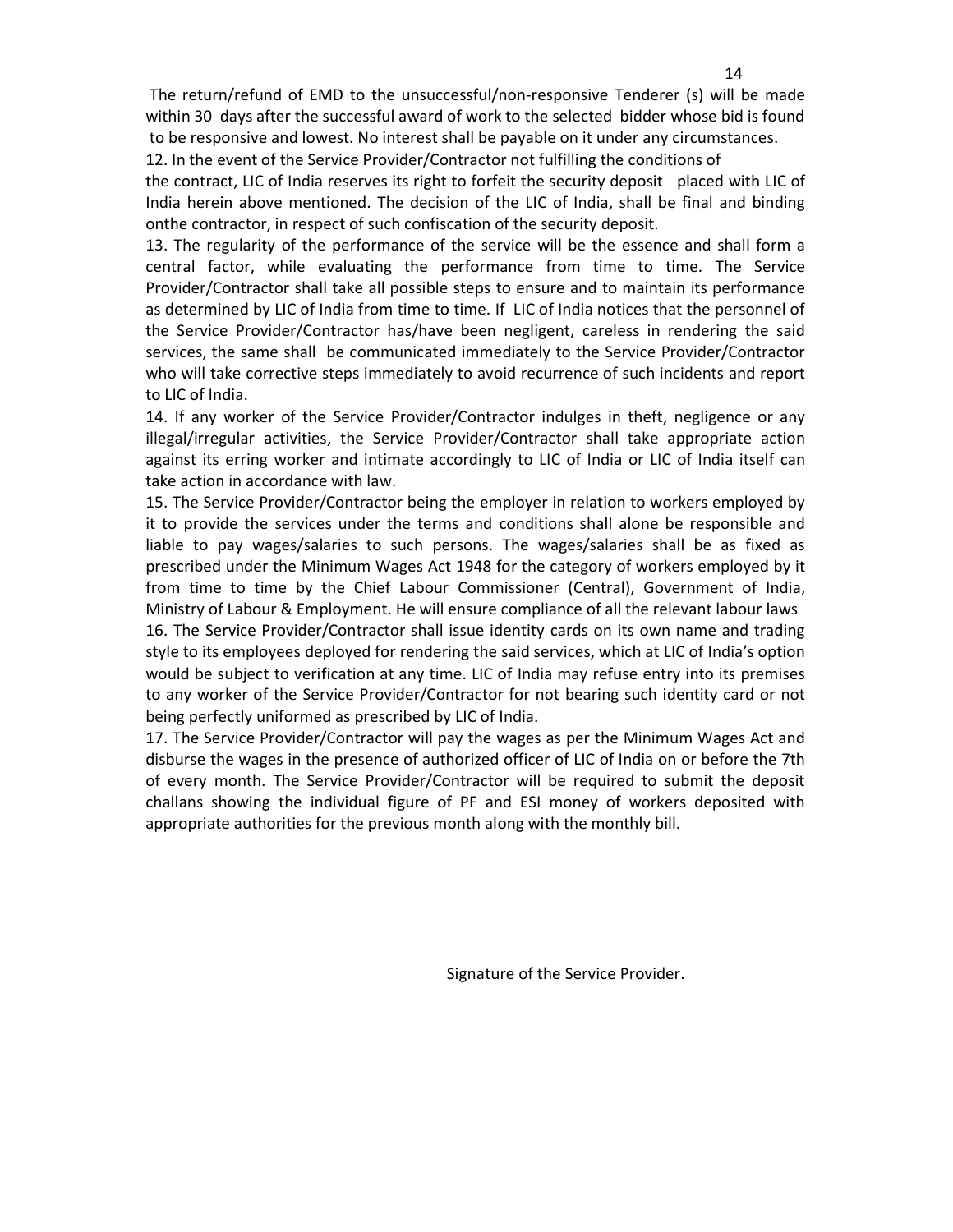18. The Service Provider/Contractor shall for all purposes and interpretations be the employer of Security Guards at LIC of India, and shall be responsible for all consequences out of such employment. In case LIC of India incurs any liability or damages, the Service Provider/Contractor shall at all times indemnify and keep indemnified LIC of India against any such claims or damages on account of injury/disability/death of any of its workers caused while providing the services to LIC of India which may be made under the Employees Compensation Act 1923 or any other Acts or any other Statutory modifications thereof or otherwise for or in respect of any claim for damage or compensation payable in consequence of any accident or injury sustained by the workers of the Service Provider or in respect of any claim, damage or compensation under Labour laws or other laws or rules made there under by any person whether in the employment of the Service Provider/contractor or not who provided or provides the service at premises of LIC of India. 19. The Service Provider/ Contractor shall at all times indemnify and keep indemnified the LIC of India against any claim by any third party for any injury, damage to the property or

person of the third party or for any other claims whatsoever for any acts of commission or omission of its employees or personnel during the hours of providing the services at LIC's premises or before and after that.

20. In case the Service Provider/contractor discontinues the contract before the expiry of the period of contract, his Security Deposit shall be forfeited.

21. LIC of India reserves the right to cancel or terminate this agreement by giving thirty days notice in writing without giving or assigning any reason(s) for doing so, and in the event of the Contractor wishing to terminate this agreement, the Contractor shall have to give at least three months notice to LIC of India in writing and in either event, the Contractor shall hand over the peaceful and vacant possession of the space (accommodation) as provided in the tender.

22. In the event of the earlier termination by either parties to the contract or expiry of the contract, the Service Provider/Contractor shall be obliged to continue providing the services on the same terms and conditions as provided in the contract, till such time as LIC of India is able to make any alternative arrangement or LIC of India has agreed in writing to allow the contractor to discontinue earlier.

23. LIC of India or its representative(s) shall be at liberty to check at any time, the deployment of workers by the Service Provider/Contractor.

24. In case of any pilferage, theft of or breakage etc to the property/assets of LIC of India the Service Provider/ Contractor will be responsible for such losses. LIC of India will be at liberty to deduct the amount of such loss from the monthly bills/security deposit of the Service Provider/ Contractor after holding an enquiry. The decision of LIC of India to this effect shall be final and binding upon the parties. In case of unsatisfactory performance and violation of any condition of the tender/contract, the contract shall be liable to be cancelled and security deposit will be forfeited.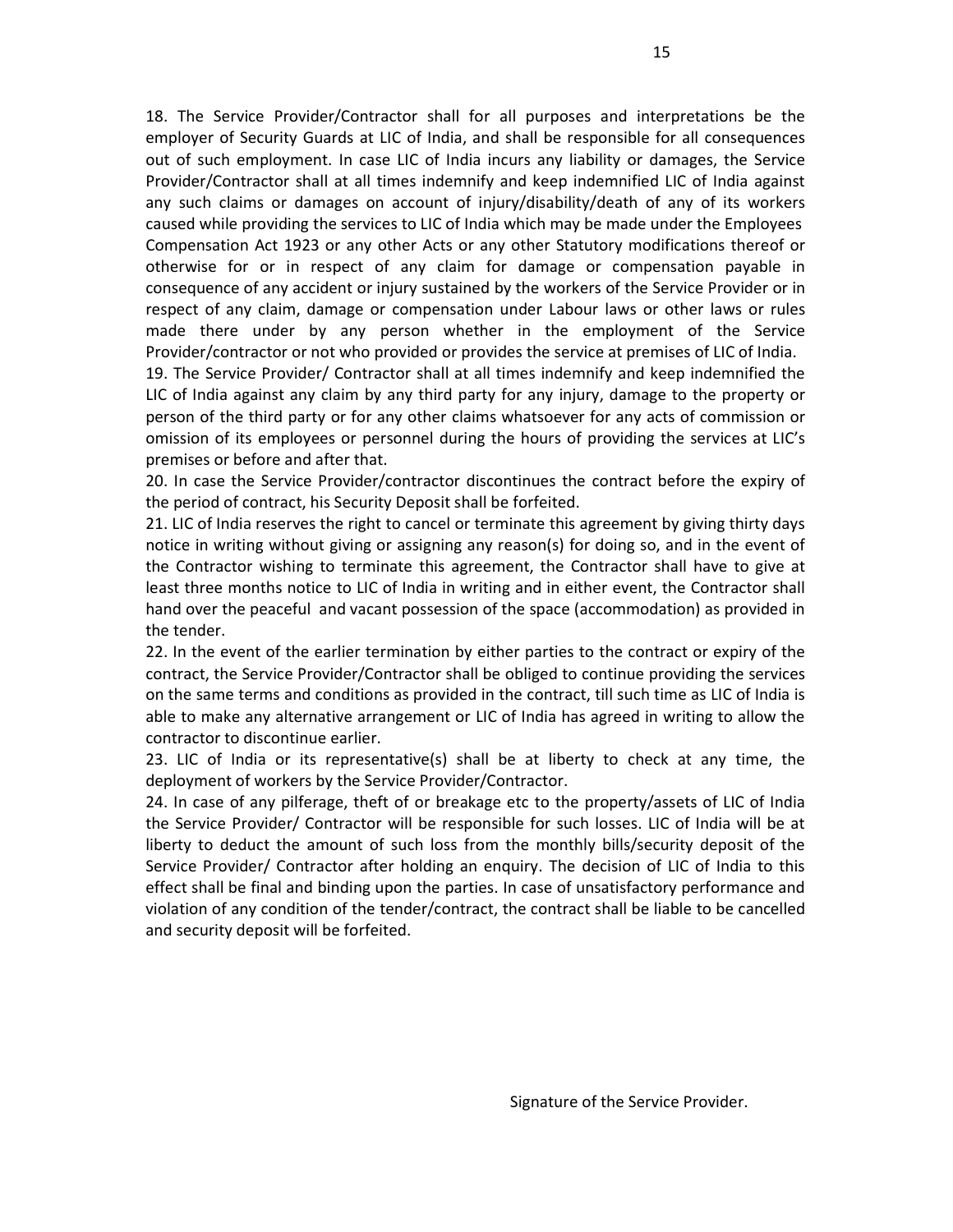25. The Service Provider/Contractor shall not sub let the contract to any other Concern/Individual. The Service Provider/Contractor shall itself perform the services, all obligations and duties as per tender/contract except with the prior written permission from LIC of India. Neither the benefit nor the burden of the tender/contract shall be assignable/sublet to any other agency.

26. Any dispute arising out of this contract including any clarification as to the intent or interpretation of any of the provisions of these terms and conditions, the same shall be first referred to/sought from the Sr. Divisional Manager, LIC of India, Divisional office, Tirunelveli whose decision in the matters shall be final and binding on the Service Provider/Contractor. Any other matter relevant to but not covered in the contract shall also be decided by making reference to the Manager(E&OS), LIC of India, Divisional office, Tirunelveli whose decision will be final and binding on the Service Provider/Contractor.

27. The Service Provider/Contractor shall comply with the instructions provided by LIC of India, Divisional Office, Tirunelveli from time to time relating to the performance of the services, duties and obligations under this agreement. The services rendered by the Service Provider/Contractor shall be subject to regular review by LIC of India and its decision as to the quality thereof shall be final and absolute.

28. The Service Provider/Contractor shall abide by the rules, guidelines, policies and procedures applicable to LIC at all times during the performance of the services and the regulations issued by the various Government Authorities under whose jurisdiction this agreement will fall, from time to time.

29. The Service Provider/Contractor shall raise the invoice/bill and LIC of India agrees to pay such invoices/bills within 15 working days of receipt and acceptance of the invoice/bill, as per terms and conditions of the tender/contract.

All payments to the Service Provider/Contractor shall be made by NEFT/RTGS subject to deductions, withholding of all applicable, taxes and charges from time to time in force.

30. The Service Provider/Contractor represents and undertakes that:

(i) It has full power and authority to enter into the agreement with LIC of India and perform the services and it has the necessary expertise to duly perform the services under this agreement.

(ii) It shall render the services and perform its obligations and duties as per tender accurately and efficiently and in accordance with the instructions, specifications, procedures, standards, guidelines, time frame, as mentioned in this agreement, or as are issued from time to time by LIC of India for the performance of the services to the satisfaction of LIC of India.

(iii) It shall be responsible for its corporate and personal taxes if any, and shall indemnify and hold LIC of India harmless for any liability in this connection.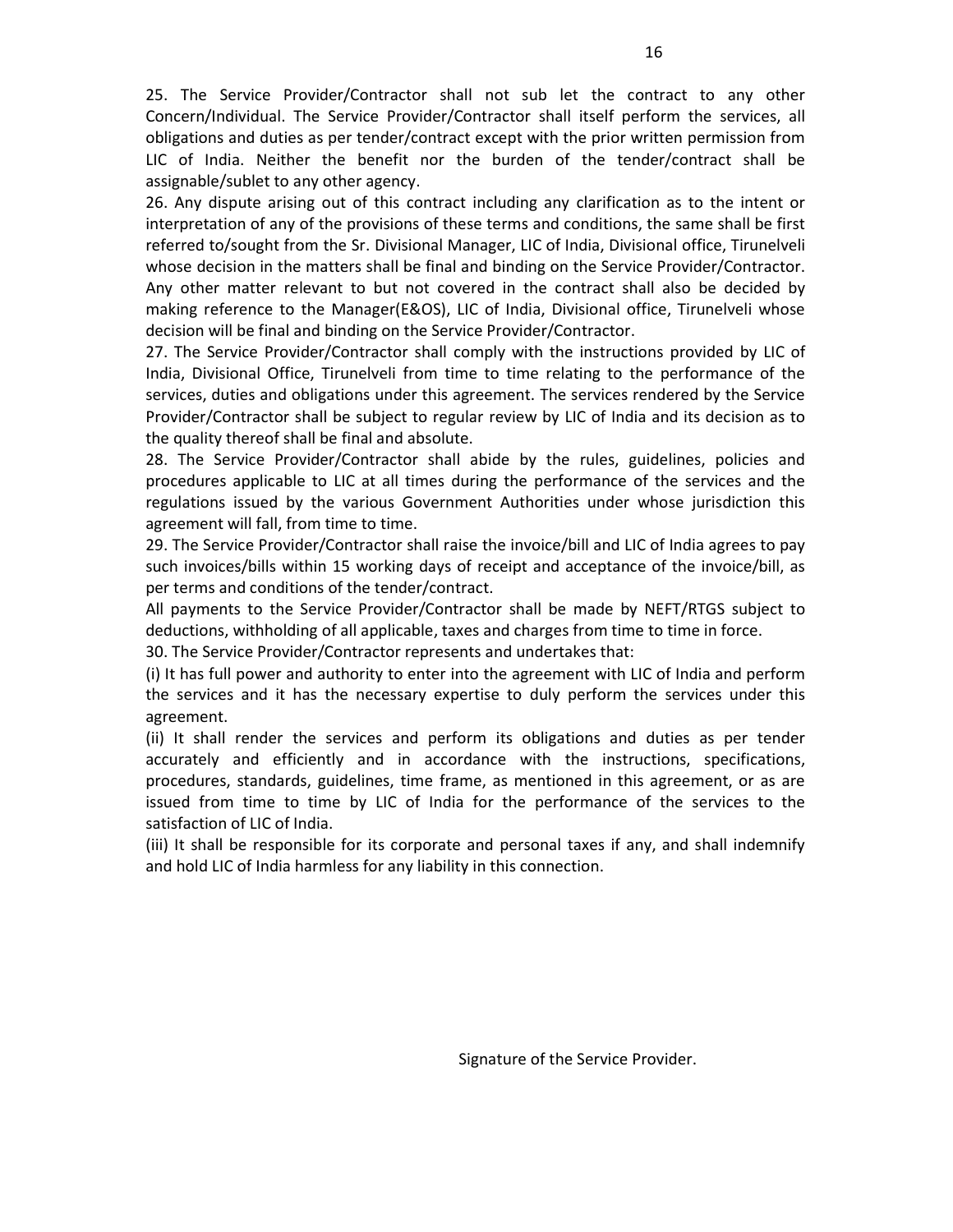(iv) It shall be responsible for ensuring that all workers engaged by the Service Provider/ Contractor to provide services to LIC of India shall hold at all times the necessary expertise and shall abide by LIC of India's instructions, specifications, procedures, standards, guidelines, and time frames at all times during the performance of the services.

31. LIC of India shall have the right to deduct from the money due to the Service Provider/Contractor, any sum required or estimated to be required, for making good the loss suffered by any worker, by reason of non-fulfilment of the conditions of the contract for the benefit of the workers, non-payment of wages or of deduction made from their wages which are not justified by their terms of the contract or non observance of the Regulations.

32. Nothing in this tender shall be deemed to create any partnership, joint venture, agency between LIC of India and the Service Provider/Contractor or their representatives and employees and nothing herein shall deem to confer on any party, any authority to incur any obligation or any liability on behalf of the other party. The Service Provider/Contractor is an independent contractor and not an employee, agent, associate or authorized representative of LIC of India and the Service Provider/Contractor undertakes that it shall not undertake any obligation or liability in the name of or on behalf of LIC of India, whatsoever.

33. Nothing in this tender shall by implication or expression be taken to mean or imply that any of the persons deployed/engaged by the Service Provider/Contractor for rendering the services, are employees of LIC of India or engaged by LIC of India. The Service Provider/Contractor shall be deploying workers who shall be in sole employment of the Service Provider/contractor and Service Provider/contractor shall be solely and fully responsible for the acts, salaries, wages, remunerations or any other statutory liabilities or other payments of the workers. Under no circumstances shall LIC of India be liable

for any payment or claim or compensation [including but not limited to compensation on account of injury, death, termination]. In case any liability falls on LIC of India for any reason, the Service Provider/Contractor shall keep LIC of India indemnified against the same. In order to give effect to this, the Service Provider/Contractor shall incorporate suitable clause in the appointment letters to be issued to its workers mentioning that the workers are employees of the Service Provider/Contractor, a copy of which should be given to LIC OF INDIA for perusal and record.

34. The Service Provider/Contractor & the workers deployed by him at the LIC of India Premises shall maintain confidentiality of any information in their possession during their working at LIC of India & thereafter.

35. The Service Provider/Contractor shall wholly and solely be liable for all disputes and liabilities in respect of the workers deployed by him/them to LIC of India under this tender.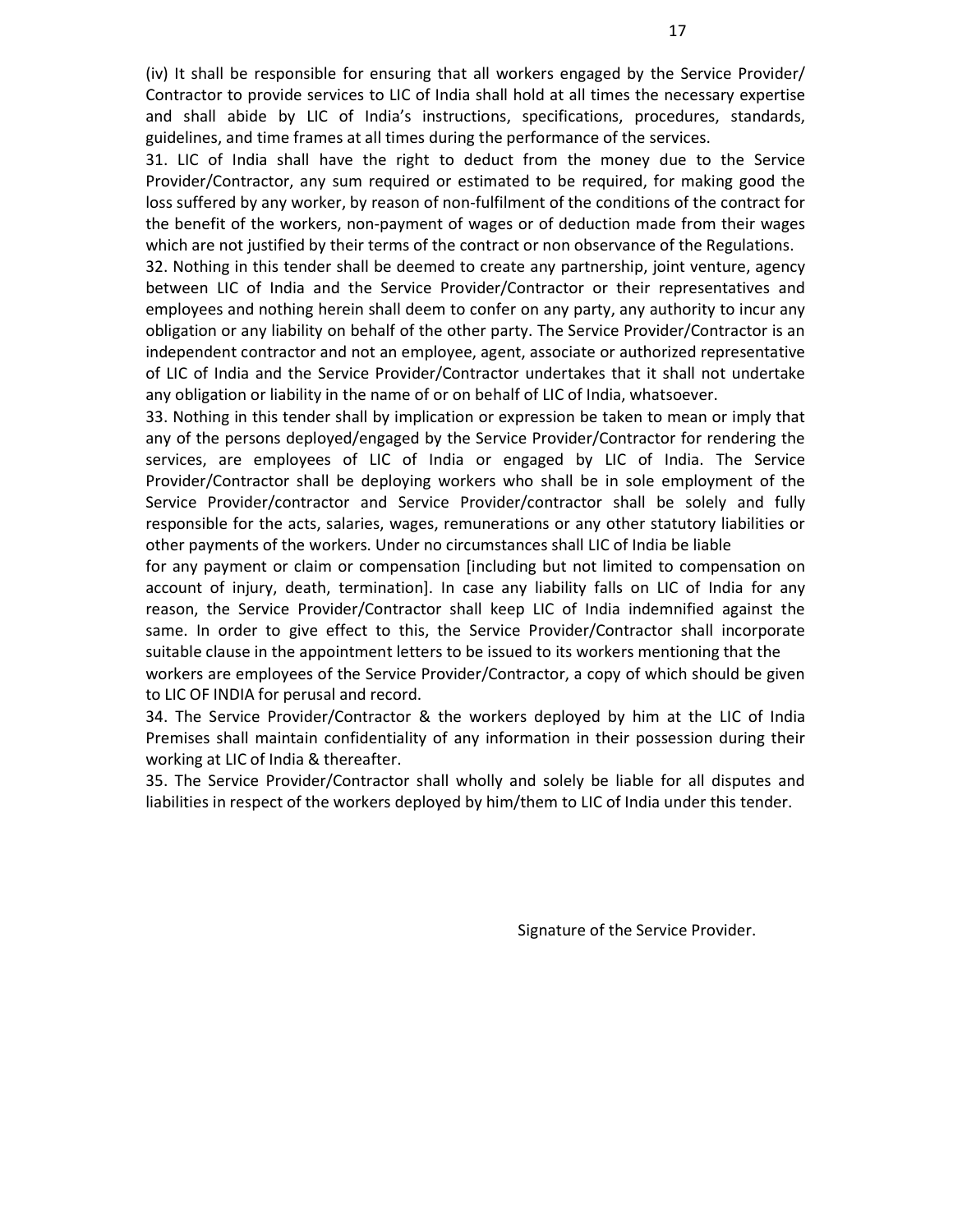36. If at any stage, it is revealed that documents/certificates/testimonials submitted by the Service Provider/Contractor are forged or have been manipulated, the work order issued to the Service Provider/Contractor shall be cancelled and Security amount deposited with LIC of India shall be forfeited without any claim whatsoever on LIC OF INDIA and the Service Provider/Contractor shall be liable for action as appropriate under the relevant laws.

37. Without prejudice to any of the rights or remedies under this contract, if the Service Provider/Contractor dies, LIC of India shall have the option of terminating the contract without compensation to the legal or other heirs of the Service Provider/Contractor.

38. LIC of India, Divisional office, Tirunelveli shall accept no liability explicit or implicit for, nor any financial or other consequences arising from sickness, injury, damages or death of the personnel of the Service Provider/Contractor, of the staff members or of any sub-Contractor or agent or of any person performing on their behalf any work under the present contract, including the time spent in travel, nor for any damages which may arise by reason of the neglect or default of any of them.

39. The Service Provider/Contractor shall maintain proper records about the attendance of their staff in the prescribed format as given in the Contract Labour (Regulation and Abolition) Act, 1970 along with Contract Labour (Regulation and Abolition) Rules, 1971 and would ensure that full staff strength is maintained. If due to any exigency, any worker is absent the Service Provider/Contractor should take immediate steps to provide its substitute subject to the compliance of relevant Rules & regulations/laws/ Statute.

40. The Service Provider/Contractor must ensure that the wages to the Workers are paid within the stipulated time period as provided under relevant Rules & Regulations/Law/Statute in force. The Service Provider/Contractor will not link the payment of wages to the workers with settlement of his bills by the LIC of India. The Service Provider/Contractor has to first pay the wages to the Workers and then put up his bill for payment. Payment of bills will be made on monthly basis through RTGS/ NEFT only, provided that the Security Services provided were/are satisfactory during the month and subject to deduction of Penalty imposed if any as per terms and conditions of tender/contract. The monthly bill payment will be made subject to following billing process the Service Provider/Contractor submits the attested photocopies of the following documents:

(i) Muster Roll/Attendance sheet of the workers signed by the Service provider/Contractor for the month on the format prescribed in the Contract Labour (Regulation and Abolition Act, 1970) along with Contract Labour (Regulation and Abolition) Rules,1971.

(ii) Penalty register in respect of Security Guards

(iii) Salary sheet for the month showing receipt of the wages on the format prescribed in the Contract Labour (Regulation and Abolition Act, 1970) along with Contract Labour (Regulation and Abolition) Rules,1971.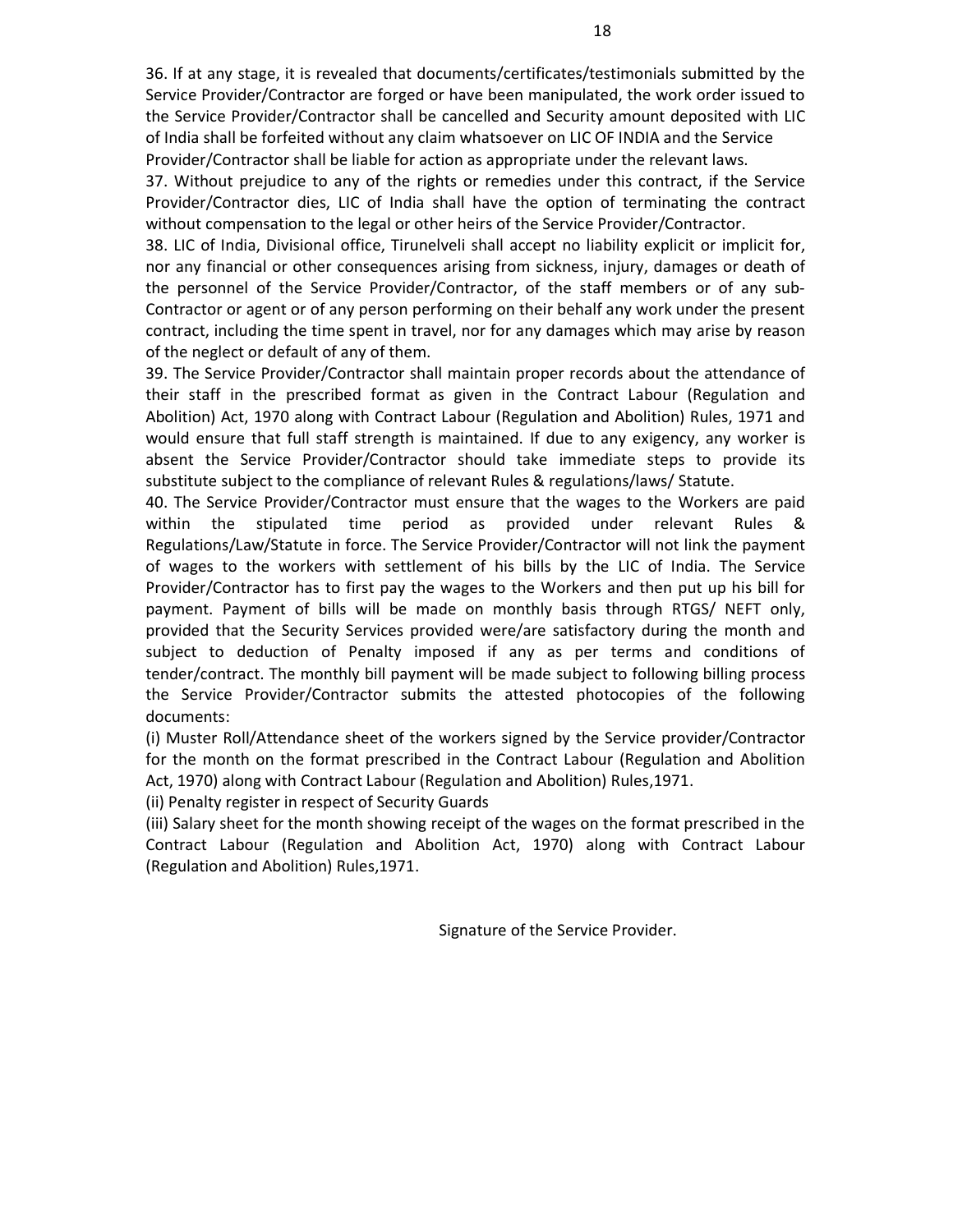(iv) Deposit Challan showing the individual figure of deposit of contribution of provident fund of employees' and employers' share, with the appropriate authority.

(v) Deposit Challan showing the individual figure of deposit of contribution of ESI of employees' and employers' share, with the appropriate authority.

(vi) Receipt and Statement of Bonus paid to the employees (To be Submitted in the following Month after making payment)

(vii) Deposit of contribution of provident fund and contribution of ESI of employees and employer should be with a challan separately for LIC of India. It should not contain the contribution of PF and ESI of employees of other organizations being serviced by the Contractor.

(viii) If payment to worker is made by cheque, then a copy of Bank account statement of previous month showing debit of wages/benefits in favour of workmen should be submitted every month with the bill by the Service provider /Contractor.

41. The Service Provider/Contractor will deduct ESI contribution and Provident fund contribution of the employees from the minimum wages of the workers at the rate as applicable from time to time and deposit the same with the appropriate authorities along with Employer's contribution of ESI and PF as per the rate applicable from time to time.

42. The Service Provider/Contractor will be liable to get the Provident fund refunded from the Provident Fund Commissioner of the worker, if he is terminated or dies or leaves the job.

43. The Contractor/Service Provider shall ensure that the Security Guards are deployed at the buildings, premises of LIC OF INDIA and they observe the timings as prescribed therein or as amended by LIC of India at any time as per requirement. In case the Service provider/Contractor fails to render the services as laid down in the Tender Document, LIC of India may impose penalty as deemed fit.

44. The Service Provider/Contractor himself or their authorized representative must visit the premises/building at least once in a week and/or whenever required and contact the person authorized by the LIC of India, Zonal Office to look into Security matters. Any deficiencies in the services should be rectified immediately when pointed out by such authorized person.

45. The Office will have an approximate requirement of around 30 security guards per shift and the number may be increased/reduced from time to time as per our requirement. Hence the tenderer should be able to provide at least 60 guards at any point of time. The tenderer should also be able to provide additional security guards at a short notice as and when required on same terms and conditions.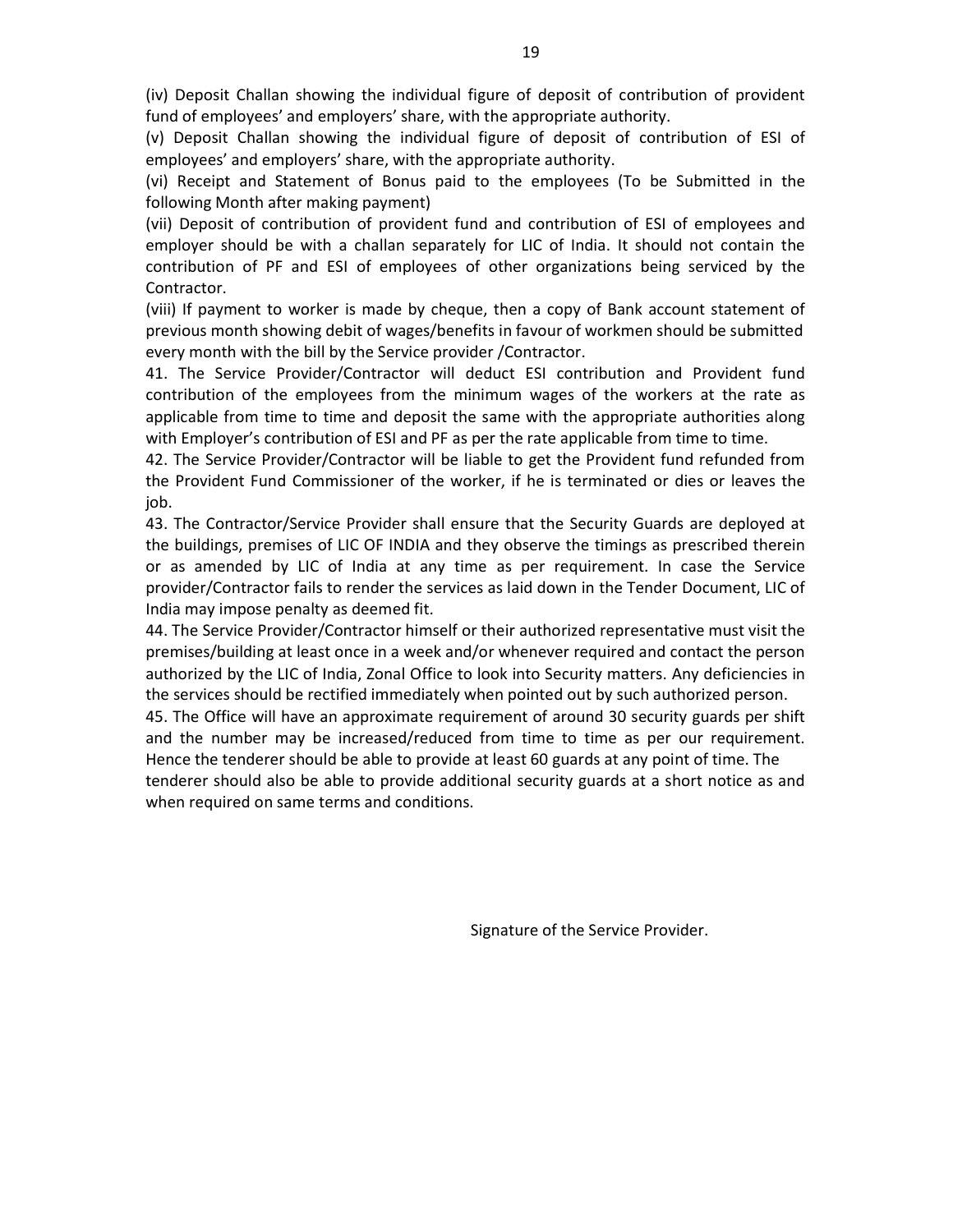46. The persons deployed by the Security Agency/Service provider shall neither claim nor shall be entitled to pay , allowances, perks and other facilities admissible to casual, adhoc, regular/confirmed employees of the Corporation during the currency or after the expiry

of the contract or otherwise the persons deployed by the securityagency shall not be entitled in the regular/otherwise service of the Corporation.

47. The selected agency shall immediately provide a substitute in the event of any guard leaving the job due to his personal reasons or not attending the duty.

48. The agency has also to ensure that LIC of India is kept harmless and indemnified of any litigation arising out of non-fulfilling of the above norms If any such non-compliance or violation comes to the notice of LIC of India, it should be the sole responsibility of Security Agency /Service provider to rectify it and Indemnify.

49. The Security agency/Service provider is responsible for due compliance of laws relating to rendering security services , payment of statutory wages to the security guards employed by it including statutory obligations like PF/ESI/BONUS etc. The agency is also liable for payment of statutory taxes and duties. The agency has to indemnify against any claim including statutory wages and payments to statutory authorities.

50. All payments to the agency shall be made by Electronic Fund Transfer only after Tax Deducted at Source (T.D.S.) as per the provisions of Income Tax Department as amended from time to time and a certificate to this effect shall be provided to the agency.

51. The Corporation reserves the right to accept /reject any/all quotations without assigning any reasons thereof.

52. The period of contract is for one year from the date of approval of the tender with a provision to renew the contract on the same terms and conditions with mutual consent for second and third years.

Corporation reserves the right to pre-mature termination of the contract / agreement without assigning any reason thereof by giving three months notice before the expiry of the contract period.

53. In terms of provision of Section 33(3) of the Insurance Act, 1938, as amended by the Insurance Laws (Amendments) Ordinance, 2014, Insurance Regulatory Authority of India (IRDAI) is authorized to verify all such books of account, register, other documents and the data base in the custody of the contractor in respect of service outsourced by the LIC of India. It shall be the duty of the contractor to provide such documents/statements/information as may be required by IRDAI within such time as may be specified by the IRDAI.

54. The service provider should affix authorized person's signature with seal on all pages of the tender as a token of acceptance of the tender procedure and terms & conditions.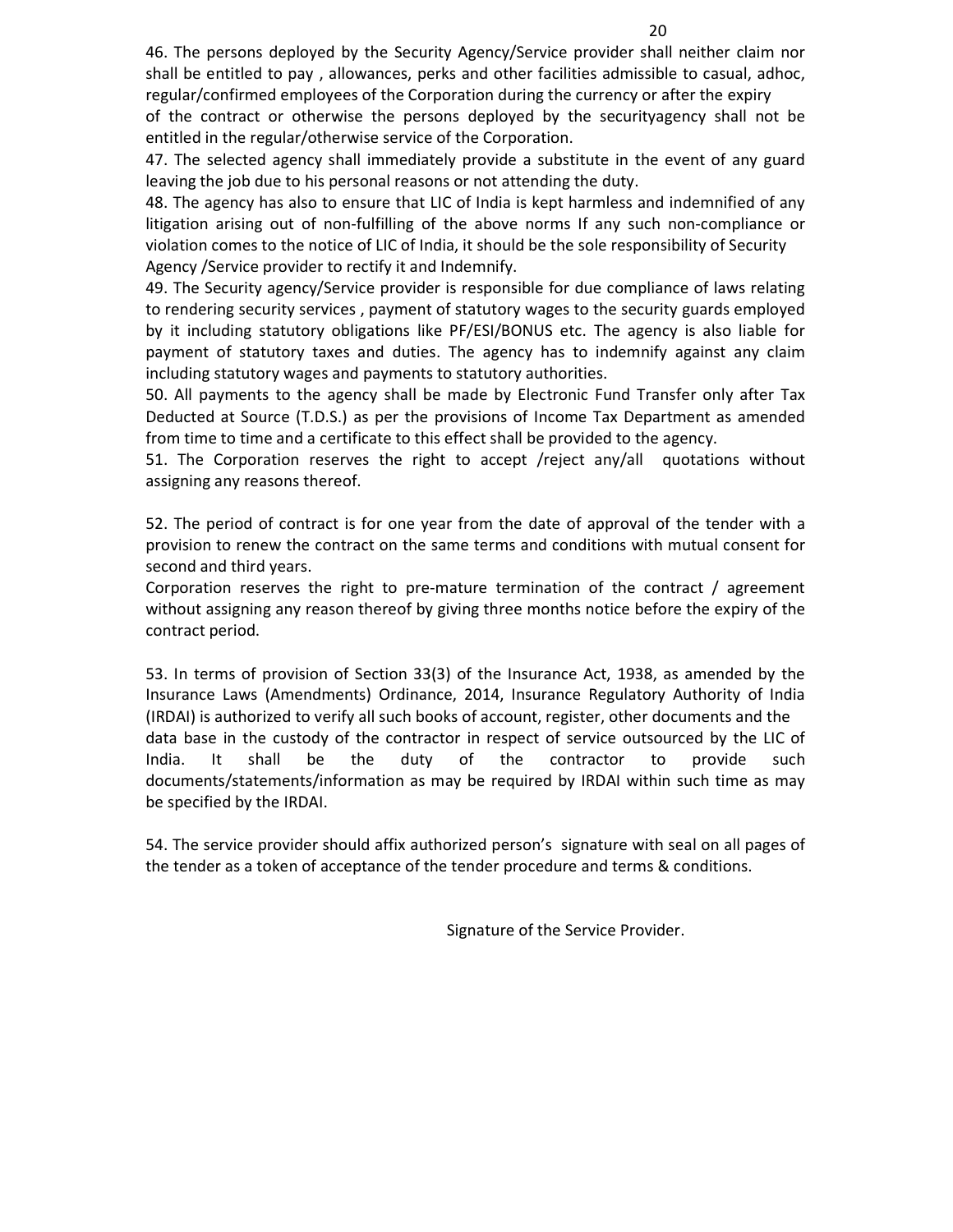

"Jeevan Prakash", Divisional Office, 9A, Punithavathiyar Street, Palayamkottai, Tirunelveli - 627 002.

Ph: 0462 2560024, Email: os.tirunelveli@licindia.com \*\*\*\*\*\*\*\*\*\*\*\*\*\*\*\*\*\*\*\*\*\*\*\*\*\*\*\*\*\*\*\*\*\*\*\*\*\*\*\*\*\*\*\*\*\*\*\*\*\*\*\*\*\*\*\*\*\*\*\*\*\*\*\*\*\*\*\*\*\*\*\*\*\*\*

SCOPE OF SERVICE 21

I) SECURITY GUARDS

1. To be present on time as per allotted schedule. The outgoing guard / care taker will relinquish his duties only after arrival of next shift guard.

2. To be always in uniform with proper Identity Card to be provided by the Service Provider along with individual identity card, should carry a whistle, torch and a lathi and the movement of the security guards must be arranged in such a way that no part of the building remain unnoticed/unattended.

3. To be courteous to the Officers/Employees/Visitors. They should be polite but firm, disciplined, physically fit and alert all the time while on duty.

4. "Safeguarding Corporation's property against theft, damage, misuse and keeping a watch over the cars, scooters, cycles etc. parked inside the premises /compound; Preventing unauthorized persons, vehicles, animals etc., from entering the premises; preventing even employees from entering office premises during the night without specific permission of the Head of the Office / without identity card / permission letter;

5. Taking charge of personal property found in the Corporation's premises and handing over the same to the Authorised officer.

6. While on duty, observing carefully the pipelines, electrical fittings, drainage and safety of installations and taking action against damage, breakdown, leakage or wastage and bringing them to the notice of the superiors for further remedial action;

7. Preventing unauthorized additions or alterations in the premises being carried out by outsiders or tenants or employees and reporting the matter to the Head of the Office;

8. Performing duties in connection with pumping of water such as operating pumps etc.,

9. No person will be allowed inside the premises without proper identity and checking; Watching entire premises and patrolling the same frequently during the period of duties;

10. No person will be allowed to carry any prohibitive items inside the premises;

11. Carrying out the special orders and instructions given by the superiors, confidentially whenever specifically told to do so;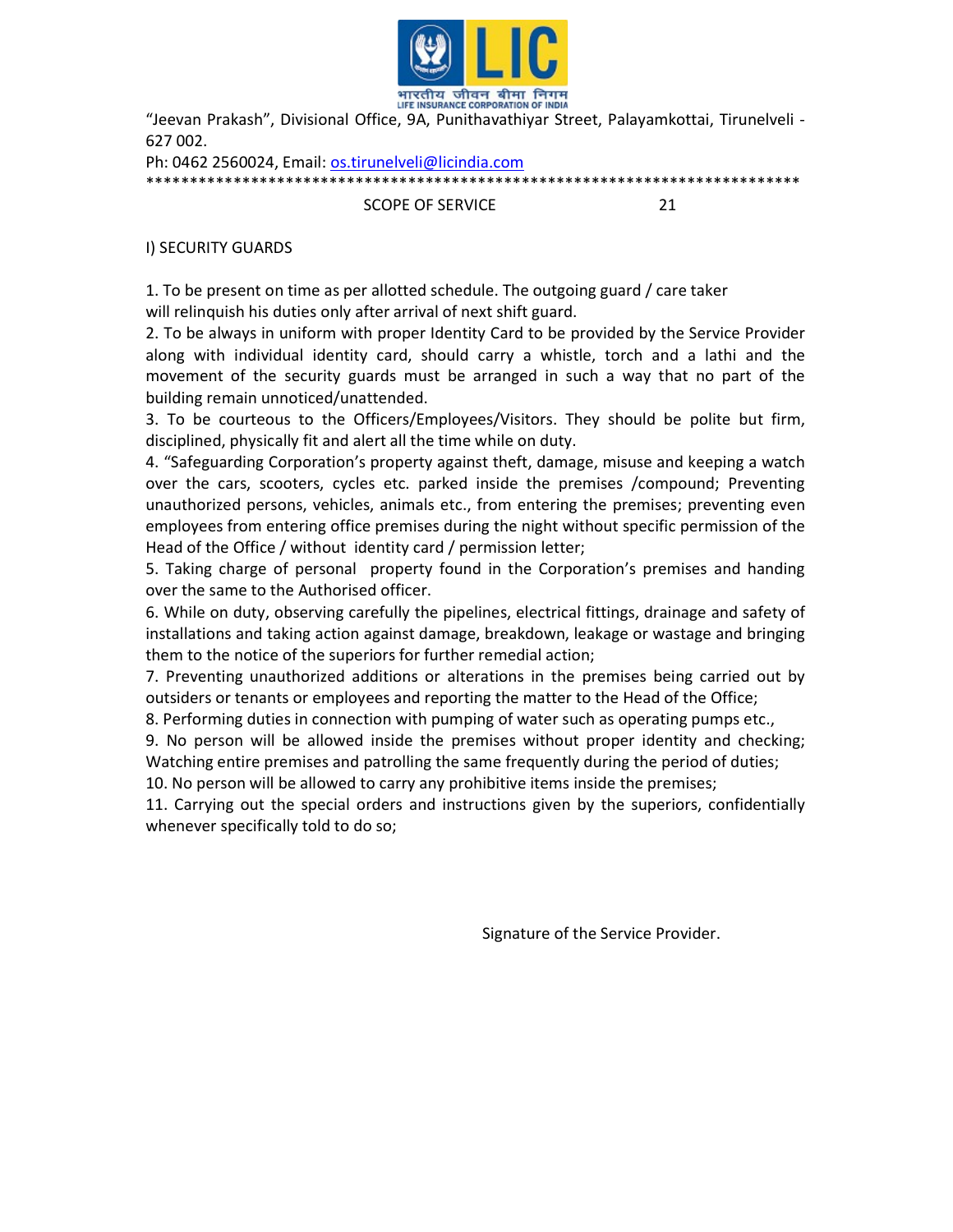12. Closing and opening of the Office daily as per the instructions of superiors;

13. Checking that all doors, windows, ventilators etc. in the office buildings are properly closed after office hours, locking of the main door at night, checking that the electrical lights and air conditioners and other electrical gadgets are properly switched off, wherever necessary;

14. Informing the AO (Premises)/ Security Officer/Head of Branch / Department /Building Supervisor; in case of theft or damage to the property or any untoward incident or unusual occurrence;

15. Accepting letters, telegrams, news papers received during the tenure of the duty and signing for them and handing it over to the In-charge or Inward Mail Receiving Section;

16. Taking care of the keys under his custody and handing them over to the relieving guard or to any other authorized persons/s;

17. Ensuring that no person is inside the premises while locking;

18. Taking the following precautions against fire during night time:

a) To switch off all electrical heaters, air conditioners, coolers, etc.;

b) To switch off gas cylinders, kerosene stoves or other such appliances used in the canteen;

c) To check that no inflammable items such as petrol, kerosene etc., are lying in the premises;

d) To see that no cigarette or beedi ends are left smouldering;

e) To see that all waste papers are removed from the office and stored properly in the room meant for it;

19. Taking the following action in case of a fire:

a) To raise alarm and muster assistance from neighbouring buildings / passers by;

b) To contact immediately AO (Premises), Security Officer, fire brigade and the police;

c) To try to put out the fire by using the fire extinguishing appliances available;

d) To inform immediately to AO (Premises), Security Officer, the Head of the Office or the Head of the Estates Dept.

e) Should act immediately in case of fire alarm alert. To identify the zone in the fire panel. Check the fire sensor for any smoke or fire in the area and act promptly to put off the fire. In case of fake alarm immediately inform electrical person on duty to attend the alarm fault.

20. Preventing any person whether employee or others – from writing on the walls of the building or compound, pillars, doors or windows of the building, pasting or hanging notices, hand bills, posters, etc., or otherwise disfiguring the office or compound walls;

21. Observing strictly instructions / orders as would be given from time to time by the authorized persons;

22. All entry and exit gates will have to be closed as per the time schedule given by the Competent Authority;

23. All vehicles will have to be allowed from gate only after thorough checking;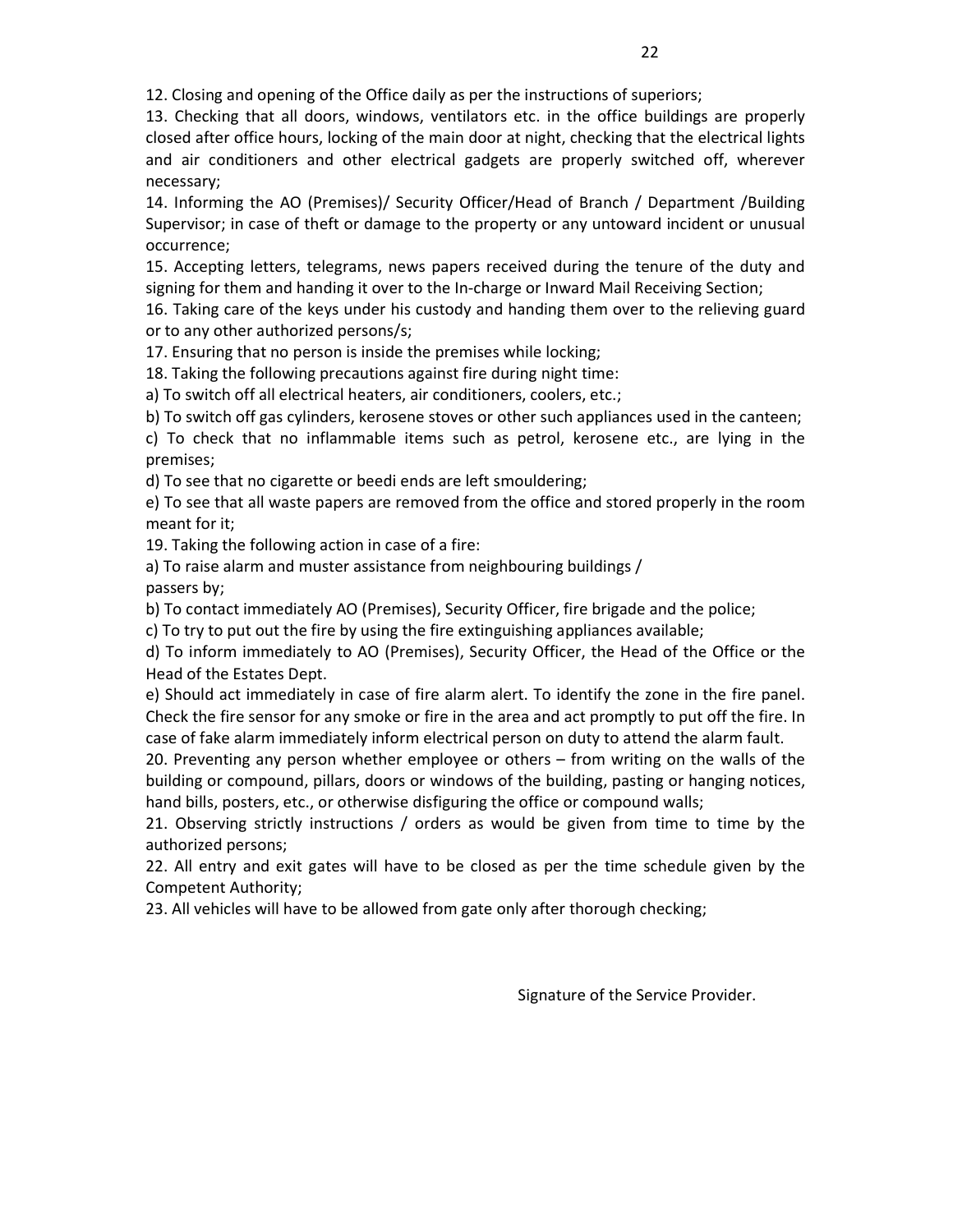24. All the security guards must be in uniform wearing photo identity cards;

25. A prescribed register will have to be maintained by the Security Guards at the Security Room. Each person allowed will have to enter his / her name, address, date and time of entry / exit etc. in the register. No person will be allowed without proper identity, proper checking and entry in register;

26. The Security Guards must ensure timely switching on / off all the lights, fans, etc. in the premises, turning off water taps wherever water is flowing etc. Every day;

27. Every day Security Guards will have to report at Administrative Office and sign the Attendance Register;

28. Gate Pass (duly signed by the Competent Authority) must be insisted upon before allowing any office items to go outside the premises. The Guards should be properly trained to rescue passengers from lifts in case of life failure, operation of fire fighting equipments, operation of monitoring of baggage scanners and CC TV system.

## II) SECURITY SUPERVISOR.

The supervisor posted at LIC Building should be responsible for effective working of guards under his team and ensure that guards perform their duties mentioned above. He should undertake proper deployment of guards and ensure that all the locations in the premises are guarded. He should be on rounds in and around LIC premises to ensure effective working of guards, organized parking arrangements and ensure the proper functioning of lifts and prevent unauthorized/miscreants entry in to the premises. He should also ensure that only authorized persons enter in restricted areas such as the basement, terrace, data centres etc. The Supervisors should be vigilant always in all situations at any time he shall get directions from AO (Premises) /Security Officer/Head of the Estates department and act accordingly.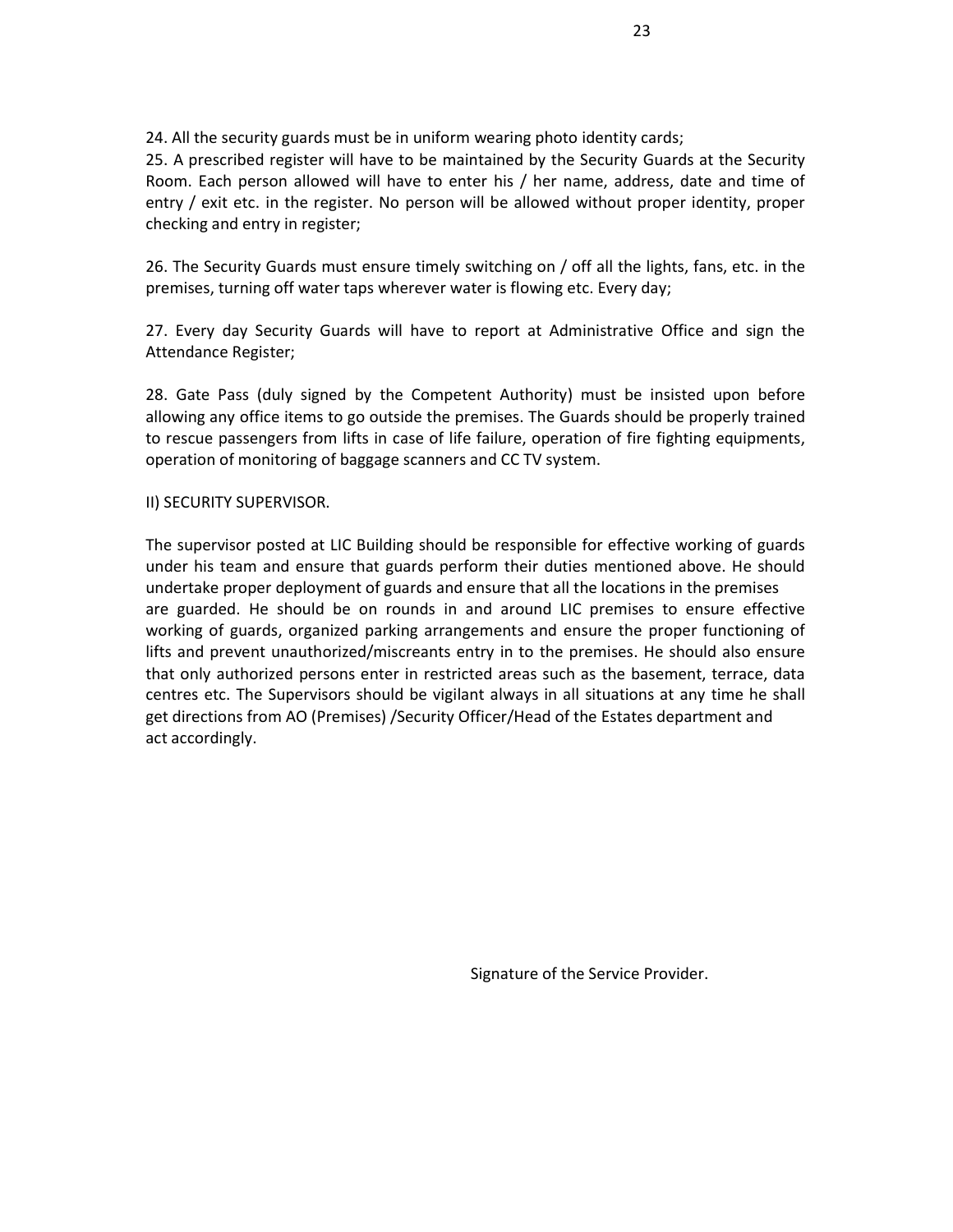

"Jeevan Prakash", Divisional Office, 9A, Punithavathiyar Street, Palayamkottai, Tirunelveli - 627 002.

24

Ph: 0462 2560024, Email: os.tirunelveli@licindia.com \*\*\*\*\*\*\*\*\*\*\*\*\*\*\*\*\*\*\*\*\*\*\*\*\*\*\*\*\*\*\*\*\*\*\*\*\*\*\*\*\*\*\*\*\*\*\*\*\*\*\*\*\*\*\*\*\*\*\*\*\*\*\*\*\*\*\*\*\*\*\*\*\*\*\*

ELIGIBILITY CONDITIONS: The eligibility condition to participate in the tender :-

1. The applicant must have minimum three year experience providing security services to reputed organisations.

2. Applicant must have an average turnover of Rs.8 lakhs during the last three financial years.

3. The tenderer should have its Head/ Zonal / Regional/Branch Office in Tirunelveli with suitable training facilities for security personnel.

4. The tenderer should be possessing / holding a valid license issued under the Private Security Agencies ( Regulations ) Act 2005 and rules framed there under.

5. The tenderer should possess valid Provident Fund Registration Number, ESI Registration Number and Service Tax Registration Number.

6. The tenderer should also be having on their wage roll minimum 30 security guards as on 31.03.2022.

7. The tenders from Individuals / Firms / Organizations (including its partners /Shareholders / Directors) who have been blacklisted / Prosecuted by any department / Statutory bodies in any state or by any Court of law shall not be entertained.

In addition to the above eligibility criteria, the applicant should follow all instructions and satisfy all other terms and conditions of appointment which is stipulated in this tender.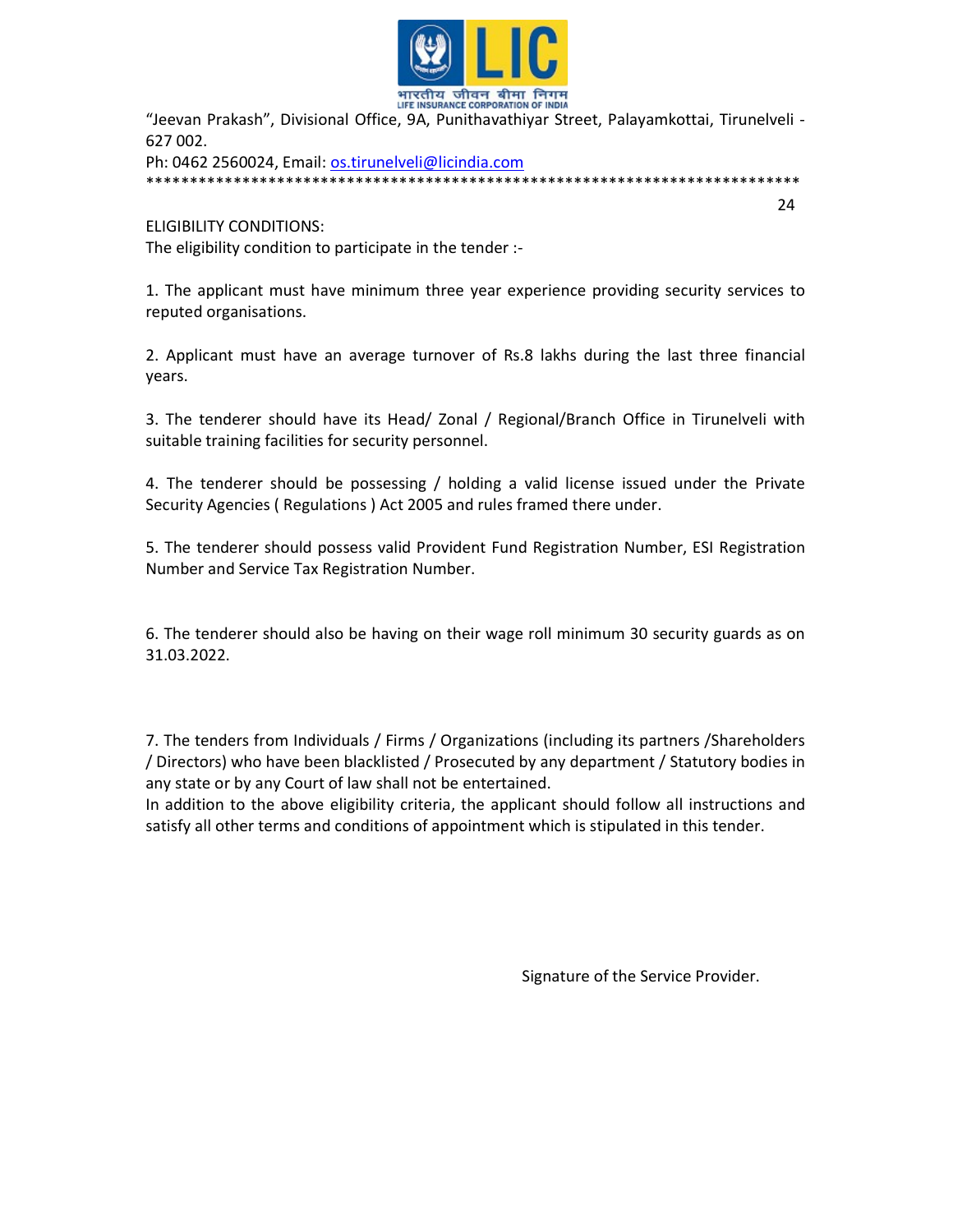8. Verification of Character and Antecedents of the private security guard and supervisor :-

 Before any person is employed or engaged as a security guard or supervisor, the Agency shall satisfy itself about the character and antecedents of such person.

### 9. Security Training :-

 The Controlling Authority shall frame the detailed training syllabus required for training the security gurads in accordance with National Skill Qualification Framework. For entry level, this training shall be for a minimum period of hundred hours of classroom instruction and sixty hours of field training. Spread over at least twenty working days.

10. Standard of physical fitness for security guards :-

 Agency shall ensure that every private security guard working for it undergoes a medical examination after every twelve months from his last such examination so as to ensure his continued maintenance of physical standard as prescribed for the entry level.

 Signature of the service provider. Name & Address **Seal.** The contract of the contract of the Seal.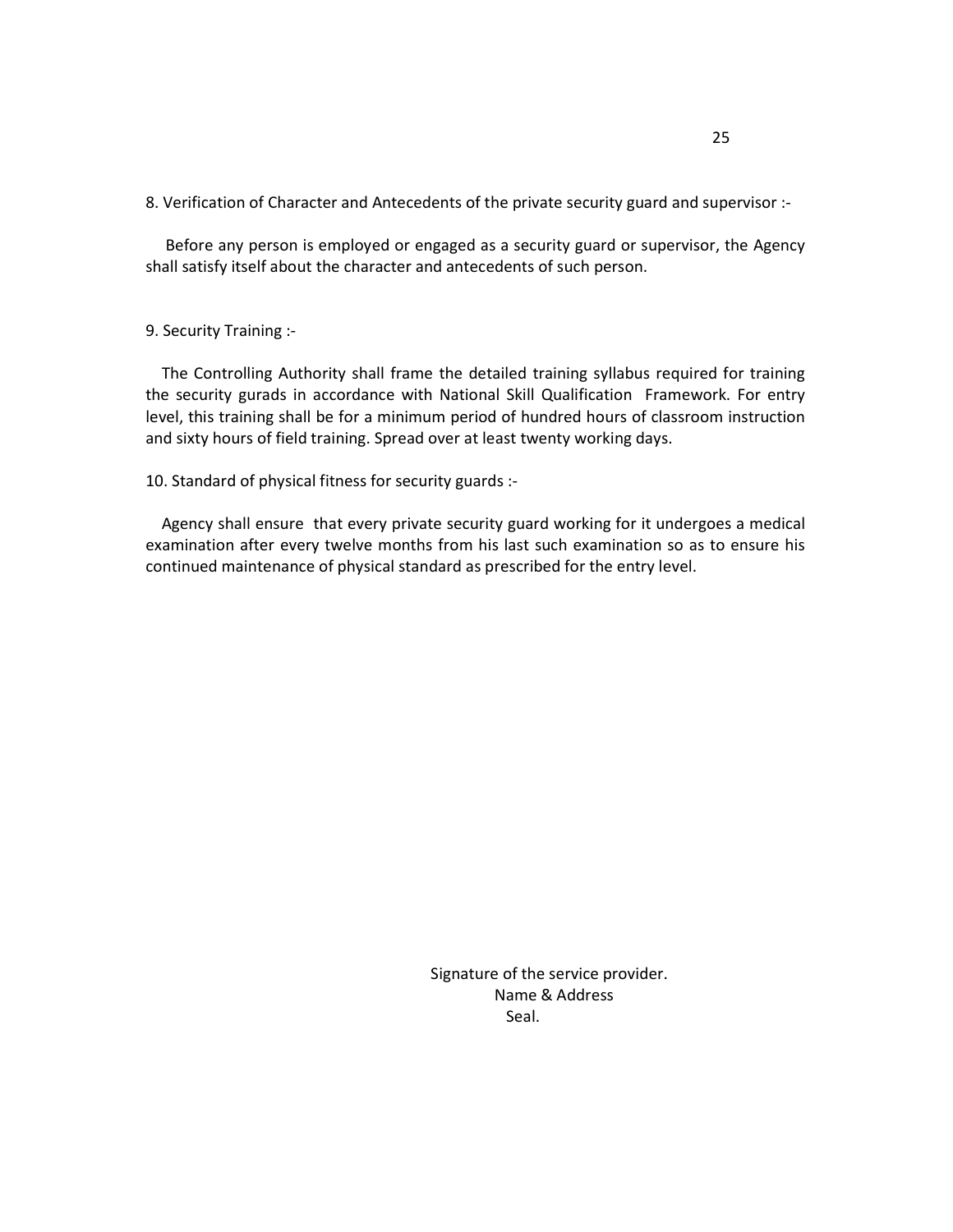#### PRE CONTRACT INTEGRITY PACT

#### General:

 This pre-bid pre-contract Agreement (hereinafter called the Integrity Pact) is made on…………………. day of the month of …………………..2019. , between, on one hand, the Life Insurance Corporation of India (hereinafter referred to as "LIC") a statutory Corporation established under section 3 of Life Insurance Corporation Act 1956 (XXXI of 1956) and having its corporate office at "Yogakshema" Jeevan Bima Marg Mumbai 400021. (here in after called the "BUYER" which expression shall mean and include, unless the context otherwise requires, his successors in office assigns) of the First part. And M/s ……………………………………………………………………………….represented by Shri………………………………………………. .(Hereinafter called the "BIDDER /SELLER/SERVICE PROVIDER" which expression shall mean and include, unless the context otherwise requires, his successors and permitted assigns) of the Second part.

WHEREAS the BUYER proposes to procure …………………………………. (Name of the Stores/ Equipment/Item/Service) and the BIDDER/Seller/Service Provider is willing to offer/has offered the stores/services and

 WHEREAS the BIDDER/Seller/Service Provider is a private company/public company/Government undertaking/partnership/registered export agency, constituted in accordance with the relevant law in the matter and the BUYER is performing its function under the LIC Act 1956. NOW, THEREFORE,

To avoid all forms of corruption by following a system that is fair, transparent and free from any influence/prejudiced dealings prior to, during and subsequent to the currency of the contract to be entered into with a view to:-

 Enabling the BUYER to obtain the desired said stores/ equipment/ item/service at a competitive price in conformity with the defined specifications by avoiding the high cost and the distortionary impact of corruption on public procurement, and

Enabling BIDDERs/Sellers/Service Providers to abstain from bribing or indulging in any corrupt practice in order to secure the contract by providing assurance to them that their competitors will also abstain from bribing and other corrupt practices and the BUYER will commit to prevent corruption, in any form, by its officials by following transparent procedures.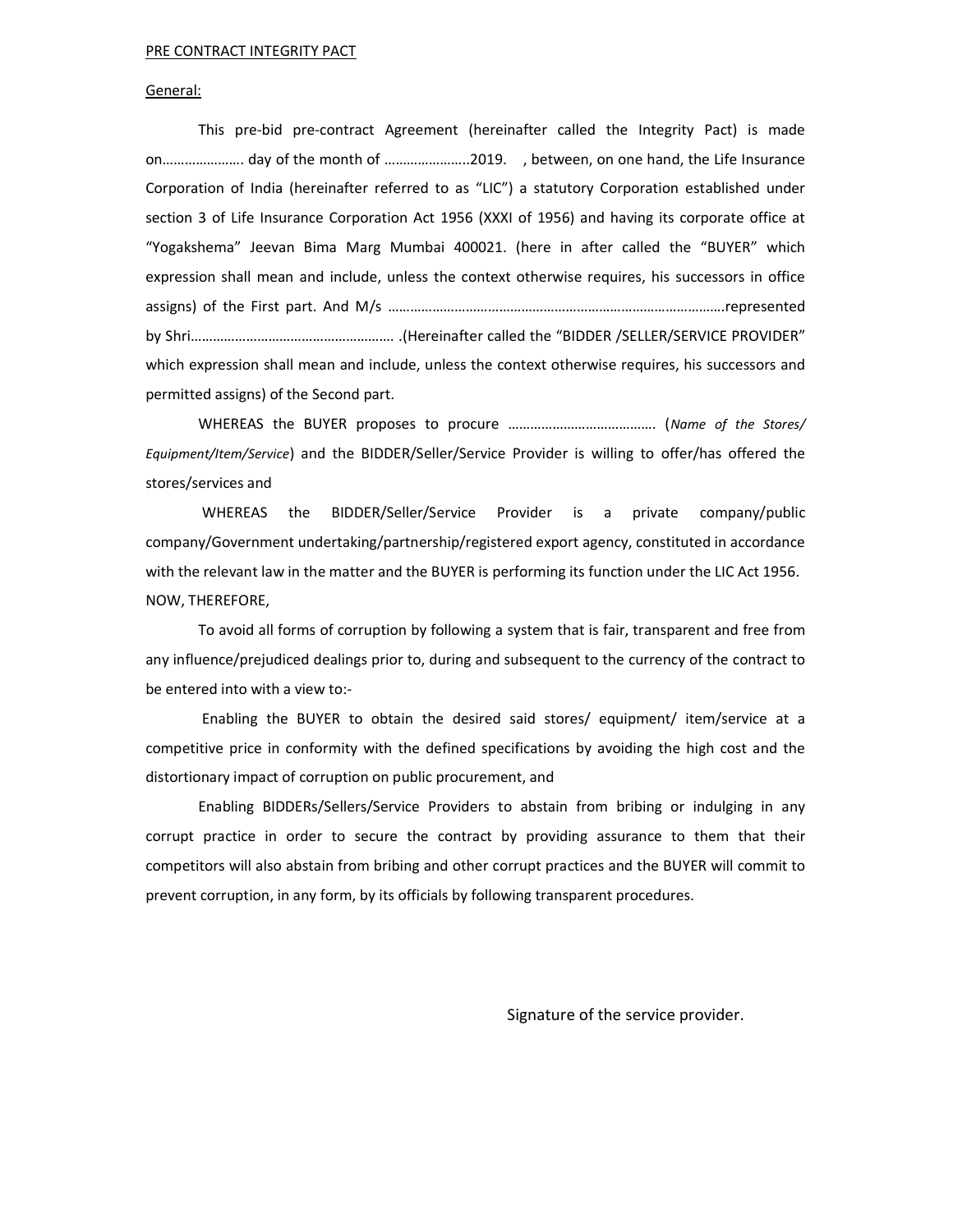The parties hereto hereby agree to enter into this Integrity Pact and agree as follows:-

- 1.Commitments of the BUYER
	- 1.1 The BUYER undertakes that no official of the BUYER, connected directly or indirectly with the contract, will demand, take a promise for or accept, directly or through intermediaries, any bribe, consideration, gift, reward, favour or any material or immaterial benefit or any other advantage from the BIDDER, either themselves or for any person, organisation or third party related to the contract in exchange for an advantage in the bidding process, bid evaluation, contracting on implementation process related to the contract.
	- 1.2 The BUYER will, during the pre-contract stage/evaluation stage, treat all BIDDERs alike and will provide to all BIDDERs the same information and will not provide any such information to any particular BIDDER which could afford an advantage to that particular BIDDER in comparison to other BIDDERs.
	- 1.3 All the officials of the BUYER will report to the "Chief Vigilance Officer" of the Buyer any attempted or completed breaches of the above commitments as well as any substantial suspicion of such a breach.
		- 2. In case any such preceding misconduct on the part of such official(s) is reported by the BIDDER to the BUYER with full and verifiable facts and the same is prima facie found to be correct by the BUYER, necessary disciplinary proceedings, or any other action as deemed fit, including criminal proceedings may be initiated by the BUYER and such a person shall be debarred from further dealings related to the contract process. In such a case while an enquiry is being conducted by the BUYER the proceedings under the contract would not be stalled.

#### Commitments of BIDDERs

 3. The BIDDER commits itself to take all measures necessary to prevent corrupt practices, unfair means and illegal activities during any stage of its bid or during any pre-contract or post-contract stage in order to secure the contract or in furtherance to secure it and in particular commit itself to the following:-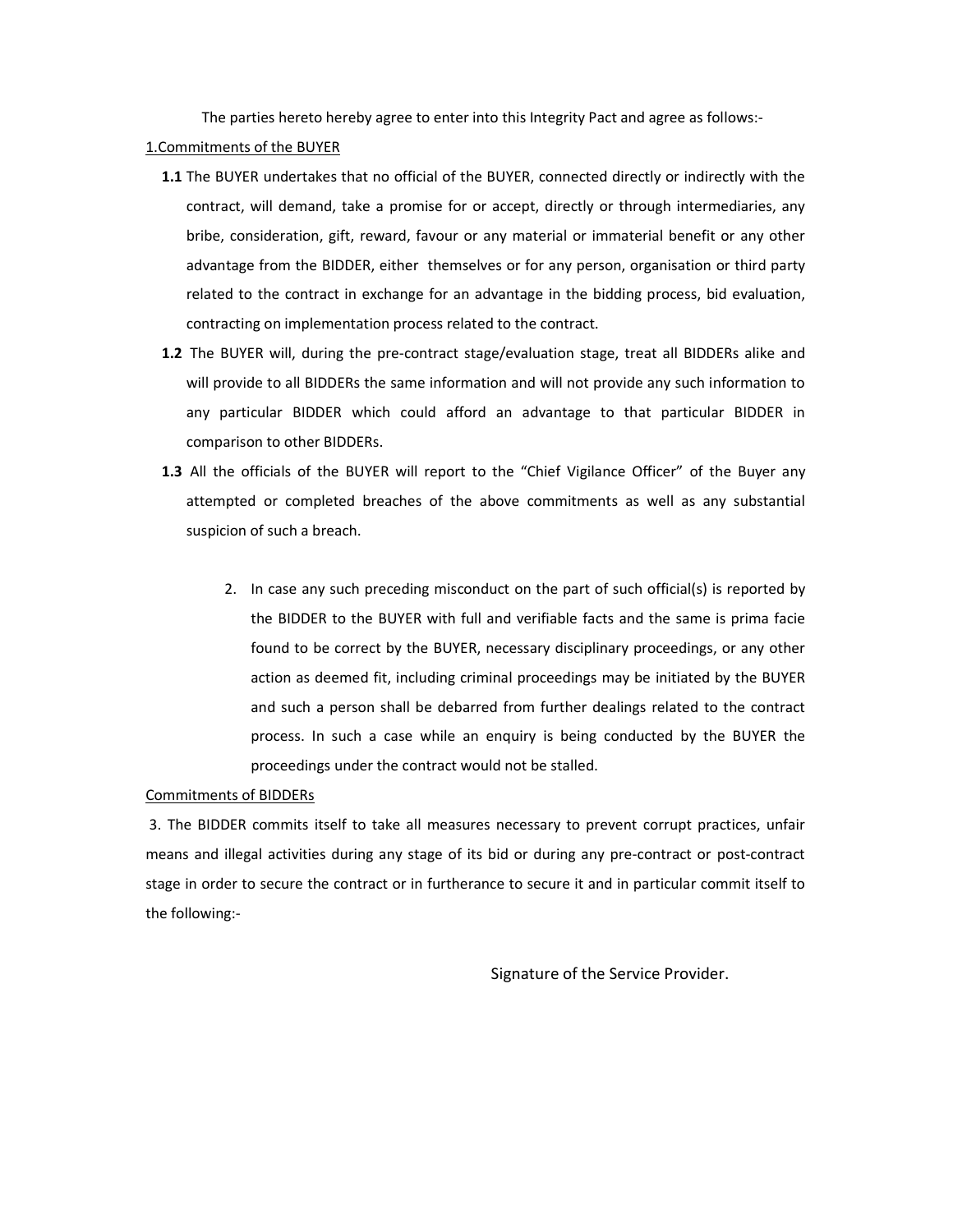- **3.1** The BIDDER will not offer, directly or through intermediaries, any bribe, gift, consideration, reward, favour, any material or immaterial benefit or other advantage, commission, fees, brokerage or inducement to any official of the BUYER, connected directly or indirectly with the bidding process, or to any person, organization or third party related to the contract in exchange for any advantage in the bidding, evaluation, contracting and implementation of the contract.
- **3.2** The BIDDER further undertakes that it has not given, offered or promised to give, directly or indirectly any bribe, gift, consideration, reward, favour, any material or immaterial benefit or other advantage, commission, fees, brokerage or inducement to any official of the BUYER or otherwise in procuring the Contract or forbearing to do or having done any act in relation to the obtaining or execution of the contract of any other contract with the government for showing or forbearing to show favour or disfavor to any person in relation to the contract of any other contract with the Government.
- 3.3 Foreign BIDDERs shall disclose the name and address of their Indian agents and representatives in India, and Indian BIDDERs shall disclose their foreign BUYERs or associates.
- **3.4** BIDDERs shall disclose the payments to be made by them to their agents/brokers or any other intermediary, in connection with this bid/contract.
- 3.5 The BIDDER further confirms and declares to the BUYER that the BIDDER is the original manufacturer/ integrator/authorized agent of the stores/equipment/items and has not engaged any individual or firm or company whether Indian or foreign to intercede, facilitate or in any way to recommend to the BUYER or any of its functionaries, whether officially or unofficially to the award of the contract to the BIDDER, nor has any amount been paid, promised or intended to be paid to any such individual, firm or company in respect of any such intercession, facilitation or recommendation.
- 3.6 The BIDDER, either while presenting the bid or during pre-contract negotiations or before signing the contract, shall disclose any payments he has made, is committed to or intends to make to agents, brokers or any other intermediaries, including officials of the BUYER or their family members, if any, in connection with the contract and the details of services agreed upon for such payments.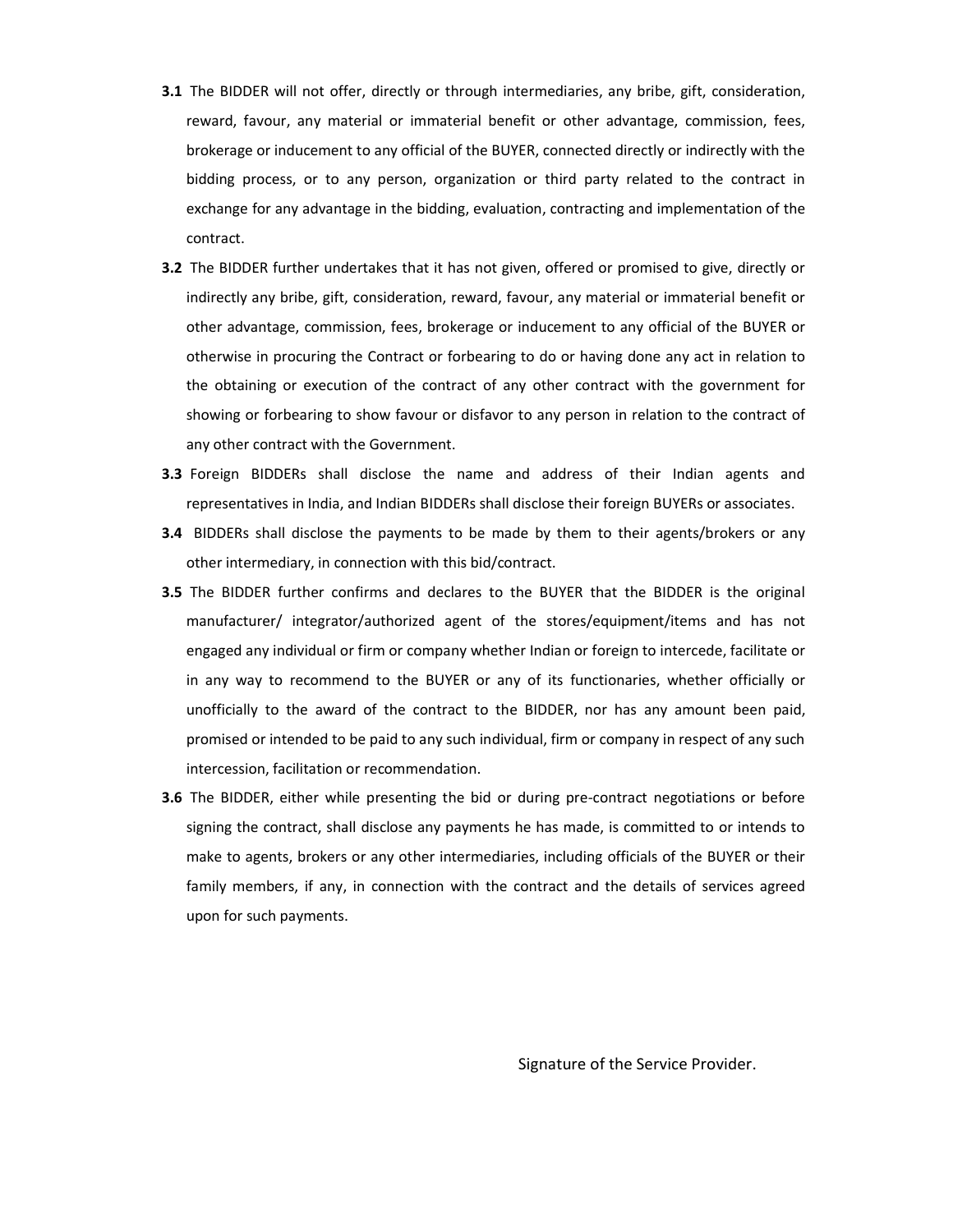- **3.7** The Bidder will not enter with other Bidders into any undisclosed agreement or understanding, whether formal or informal. This applies in particular to prices, specifications, certifications, subsidiary contracts, submission or non-submission of bids or any other actions to restrict competitiveness or to introduce cartelisation in the bidding process.
- **3.8** The BIDDER will not accept any advantage in exchange for any corrupt practice, unfair means and illegal activities.
- 3.9 The BIDDER/Contractor will not commit any offence under the relevant India Penal Code (IPC) /Prevention of corruption (PC) act. Further, the bidder will not use improperly, for purposes of competition or personal gain, pass on to others, any information provided by the BUYER as part of the business relationship, regarding plans, technical proposals and business details, including information contained in any electronic data carrier. The BIDDER also undertakes to exercise due and adequate care lest any such information is divulged.
- **3.10**The BIDDER commits to refrain from giving any complaint directly or through any other manner without supporting it with full and verifiable facts.
- **3.11**The BIDDER shall not instigate or cause to instigate any third person to commit any of the actions mentioned above.
- 3.12If the Bidder or any of the key personnel of the bidder, actively involved in the project is a relative of any of the actively involved personnel of the Buyer, the same should be disclosed. The term 'relative' for this purpose would be as defined in section 2(77) of the Companies Act, 2013.
- **3.13**The BIDDER shall not lend to or borrow any money from or enter into any monetary dealings or transactions, directly or indirectly, with any employee or the BUYER.
- **3.14**The Bidder(s) /Contractor(s) who have signed the Integrity Pact shall not approach the Courts while representing the matter to IEMs and shall wait for their decision in the matter.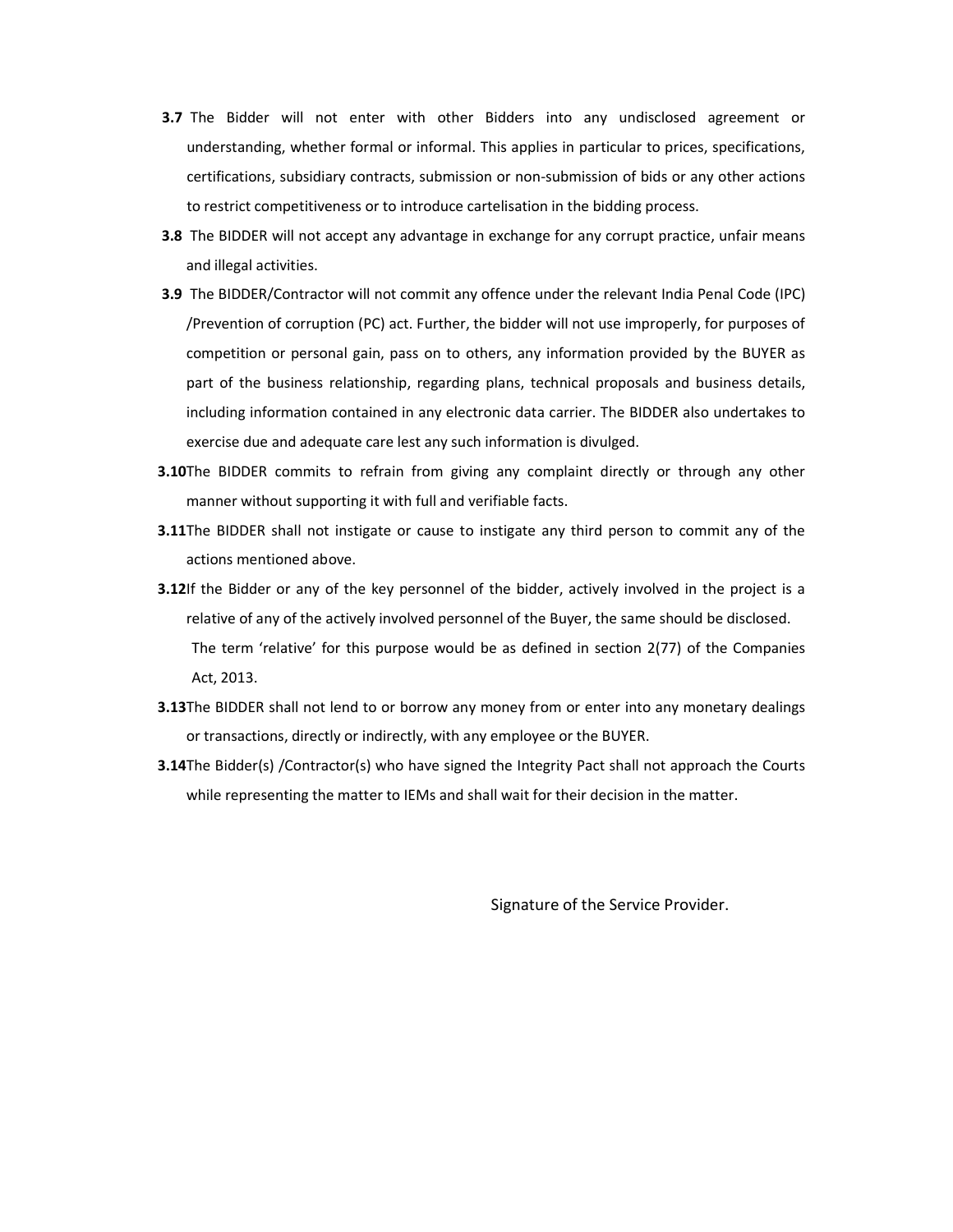#### 4. Previous Transgression

- 4.1 The BIDDER declares that no previous transgression occurred in the last three years immediately before signing of this Integrity Pact, with any other company in any country in respect of any corrupt practices envisaged hereunder or with any Public Sector Enterprise in India or any Government Department in India that could justify; BIDDER's exclusion from the tender process.
- 4.2 The BIDDER agrees that if it makes an incorrect statement on this subject, or committed a transgression through a violation of any of the clauses of the commitments of bidder, BIDDER can be disqualified from the tender process or the contract, if already awarded, can be terminated for such reason.

#### 5. Sanctions for Violations:

- 5.1 Any breach of the aforesaid provisions by the BIDDER or any one employed by it or acting on its behalf (whether with or without the knowledge of the BIDDER) shall entitle the BUYER to take all or any one of the following actions, wherever required:-
- (i) To immediately call off the pre contract negotiations without assigning any reason or giving any; compensation to the BIDDER. However, the proceedings with the other BIDDER(s) would continue.
- (ii) The Earnest Money Deposit (in pre-contract stage) and/or Security Deposit/ Performance Bond (after the contract is signed) shall stand forfeited either fully or partially, as decided by the BUYER and the BUYER shall not be required to assign any reason therefore.
- (iii) To immediately cancel the contract, if already signed, without giving any compensation to the BIDDER.
- (iv) To encash the advance bank guarantee and performance bond/warranty bond, if furnished by the BIDDER, in order to recover the payments, already made by the BUYER, along with interest.
- (v) To cancel all or any other contracts with the BIDDER. The BIDDER shall be liable to pay compensation for any loss or damage to the BUYER resulting from such cancellation/recession and the BUYER shall be entitled to deduct the amount so payable from the money(s) due to the BIDDER.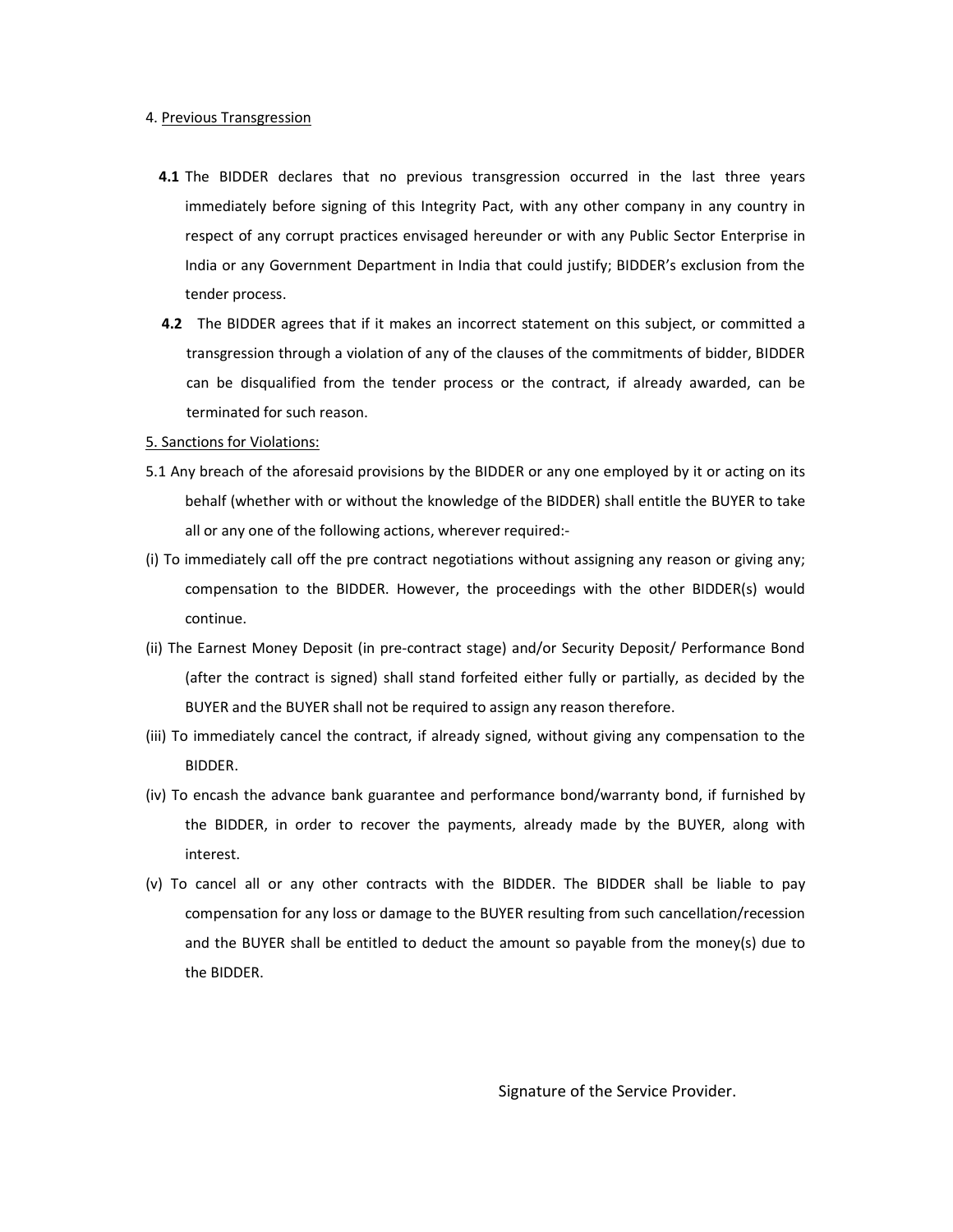- (vi) To debar the BIDDER from participating in the future bidding processes of LIC for a minimum period of five years which any be further extended at the discretion of the BUYER.
- (vii) To recover all sums paid in violation of this Pact by BIDDER(s) to any middleman or agent or broker with a view to securing the contract.
- (viii) Forfeiture of Performance Bond in case of a decision by the BUYER to forfeit the same without assigning any reason for imposing sanction for violation of this pact.
- 5.2 The BUYER will be entitled to take all or any of the actions mentioned at para 5.1(i) to (viii) of this pact also on the Commission by the BIDDER or any one employed by it or acting on its behalf (whether with or without the knowledge of the BIDDER), of an offence as defined in chapter IX of the Indian Penal Code, 1860 or Prevention of Corruption Act, 1988 or any other statute enacted for prevention of corruption.
- 5.3 The decision of the BUYER to the effect that a breach of the provisions of this pact has been committed by the BIDDER shall be final and conclusive on the BIDDER. However, the BIDDER can approach the Independent Monitor(s) appointed for the purposes this Pact.

#### 6. Independent Monitors:

6.1 The BUYER has appointed (hereinafter referred to as Monitors) for this Pact in consultation with the Central Vigilance Commission.

Name, address,email of the Monitor(s):

- ………………………………………………………………………………………………………
- …………………………………………………………………………………………………………….
- 6.2 The task of the Monitors shall be to review independently and objectively, whether and to what extent the parties comply with the obligations under this Pact.
- 6.3 The Monitors shall not be subject to instructions by the representatives of the parties and perform their functions neutrally and independently. It will be obligatory for him to treat the information & documents of the Bidder as confidential.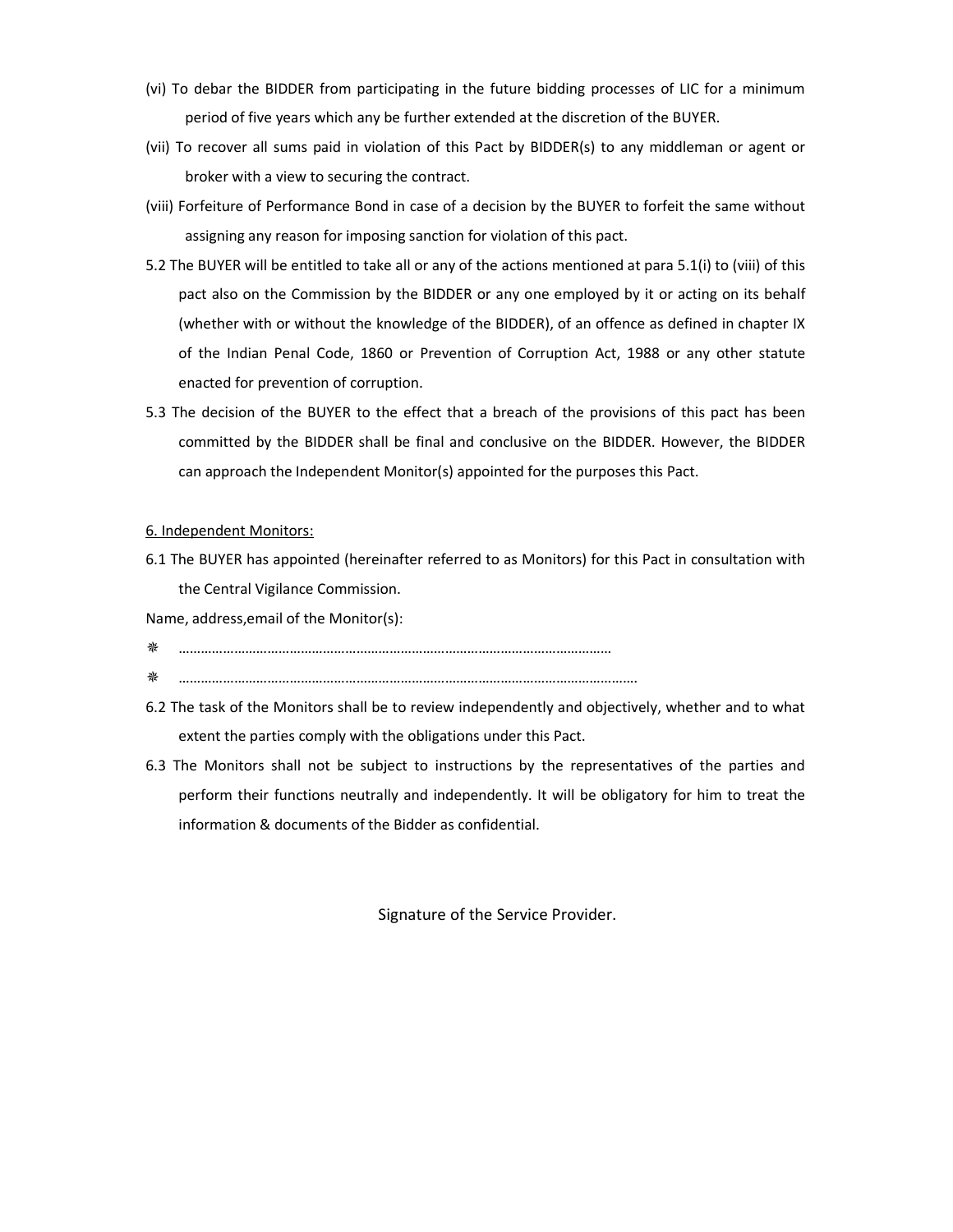- 6.4 Both the parties accept that the Monitors have the right to access all the documents relating to the project/procurement, including minutes of meetings.
- 6.5 As soon as the Monitor notices, or has reason to believe, a violation of this pact, he will so inform the Executive Director (E&OS), LIC.
- 6.6 The BIDDER(s) accepts that the Monitor has the right to access without restriction to all Project documentation of the BUYER including that provided by the BIDDER. The BIDDER will also grant the Monitor, upon his request and demonstration of a valid interest, unrestricted and unconditional access to his project documentation. The same is applicable to Subcontractors. The Monitor shall be under contractual obligation to treat the information and documents of the BIDDER/Subcontractor(s) with confidentiality.

 The Monitor has also signed declarations on 'Non-Disclosure of Confidential Information' and of 'Absence of Conflict of Interest'. In case of any conflict of interest arising at a later date, the IEM shall inform Chairman, LICI and recues himself / herself from that case.

- 6.7 The BUYER will provide to the Monitor sufficient information about all meetings among the parties related to the Project provided such meetings could have an impact on the contractual relations between the parties. The parties will offer to the Monitor the option to participate in such meetings.
- 6.8 The Monitor will submit a written report to the Chairman, LIC within 8 to 10 weeks from the date of reference or intimation to him by the BUYER /BIDDER and, should the occasion arise, submit proposals for correcting problematic situations.
- 6.9 If the Monitor has reported to the Chairman, LIC, a substantiated suspicion of an offence under relevant IPC/ PC Act, and the Chairman LICI has not, within the reasonable time taken visible action to proceed against such offence or reported it to the Chief Vigilance Officer, the Monitor may also transmit this information directly to the Central Vigilance Commissioner.

7. Facilitation of Investigation:

In case of any allegation of violation of any provisions of this pact or payment of commission, the BUYER or its agencies shall be entitled to examine all the documents including the Books of Accounts of the BIDDER. The BIDDER shall provide necessary information and documents in English and shall extend all possible help of the purpose of such examination/inspection.